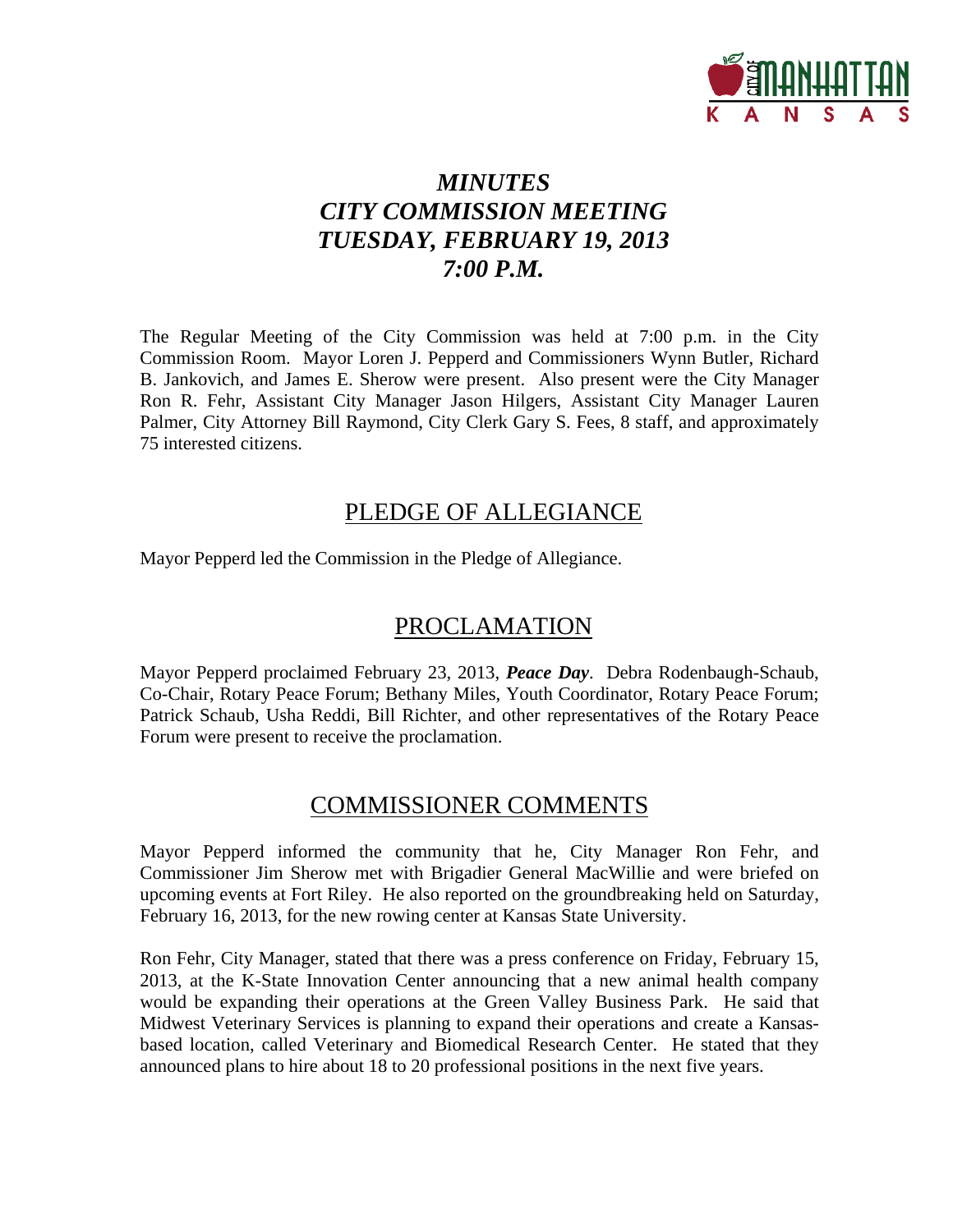# COMMISSIONER COMMENTS *(CONTINUED)*

Mayor Pepperd informed the community that the Flint Hills Home Show is Saturday, February 23, 2013, and Sunday, February 24, 2013, at the National Guard Armory in Manhattan and encouraged everyone to attend.

# CONSENT AGENDA

(\* denotes those items discussed)

## **MINUTES**

The Commission approved the minutes of the Regular City Commission Meeting held Tuesday, February 5, 2013.

## **CLAIMS REGISTER NOS. 2722 and 2723**

The Commission approved Claims Register Nos. 2722 and 2723 authorizing and approving the payment of claims from January 30, 2013, to February 12, 2013, in the amounts of \$1,103,306.72 and \$5,099,269.22, respectively.

### **LICENSES**

The Commission approved a Tree Maintenance License for calendar year 2013 for Wright Tree Service, Inc., 5930 Grand Avenue, West Des Moines, Iowa, and an annual Cereal Malt Beverage Off-Premises License for Dillons #94, 1101 Westloop Place.

## **FINAL PLAT – GRAND VISTA ADDITION, UNIT 3**

The Commission accepted the easements and rights-of-way, as shown on the Final Plat of Grand Vista Addition, Unit 3, generally located approximately 754 feet south of the intersection of Grand Mere Parkway and Grand Vista Court.

### **ORDINANCE NO. 6986 – ISSUE – INDUSTRIAL REVENUE REFUNDING AND IMPROVEMENT BONDS – MANKO WINDOW SYSTEMS, INC.**

The Commission approved Ordinance No. 6986 authorizing the issuance of Industrial Revenue Refunding and Improvement Bonds in the amount of approximately \$6.7 million for Manko Window Systems, Inc.

### **PUBLIC HEARING – VACATE DRAINAGE EASEMENTS – LOTS 2, 3, 4, AND 5, HERITAGE SQUARE SOUTH PUD**

Mayor Pepperd opened the public hearing.

Hearing no other comments, Mayor Pepperd closed the public hearing.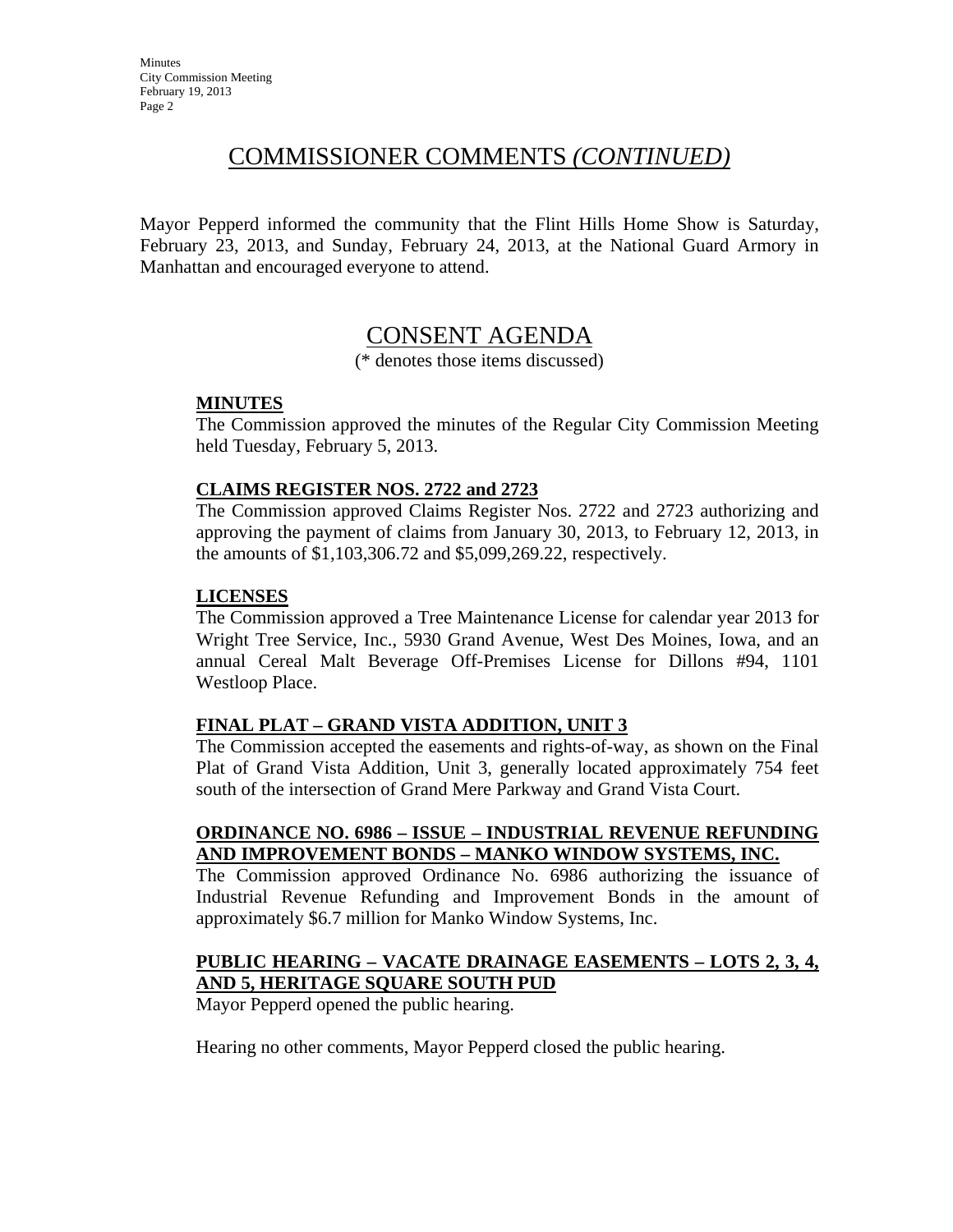# CONSENT AGENDA (*CONTINUED*)

### **\* FIRST READING - VACATE DRAINAGE EASEMENTS – LOTS 2, 3, 4, AND 5, HERITAGE SQUARE SOUTH PUD**

Ron Fehr, City Manager, provided clarification regarding the item and responded to questions from Commission.

Dale Houdeshell, Director of Public Works, responded to questions from the Commission and provided clarification regarding drainage easements and flooding concerns.

Commissioner Jankovich provided additional clarification regarding the consent items related to vacating drainage easements and provided an update on the work being done by the Wildcat Creek Working Group.

The Commission approved first reading of an ordinance vacating portions of two drainage easements on Lots 2 and 3 and Lots 4 and 5, Heritage Square South P.U.D.

#### **PUBLIC HEARING – VACACATE DRAINAGE EASEMENT – PRAIRIE LAKES, UNIT 3**

Mayor Pepperd opened the public hearing.

Hearing no other comments, Mayor Pepperd closed the public hearing

## **\* FIRST READING – VACACATE DRAINAGE EASEMENT – PRAIRIE LAKES, UNIT 3**

Ron Fehr, City Manager, provided clarification regarding the item and responded to questions from Commission.

Dale Houdeshell, Director of Public Works, responded to questions from the Commission and provided clarification regarding drainage easements and flooding concerns.

The Commission approved first reading of an ordinance vacating the portion of a drainage easement on Lot 150, Prairie Lakes, Unit 3, an addition to the City of Manhattan.

## **PUBLIC HEARING – VACATE DRAINAGE EASEMENT – LOTS 1 AND 2, GRANDE BLUFFS AT MILL POINTE, UNIT ONE**

Mayor Pepperd opened the public hearing.

Hearing no other comments, Mayor Pepperd closed the public hearing.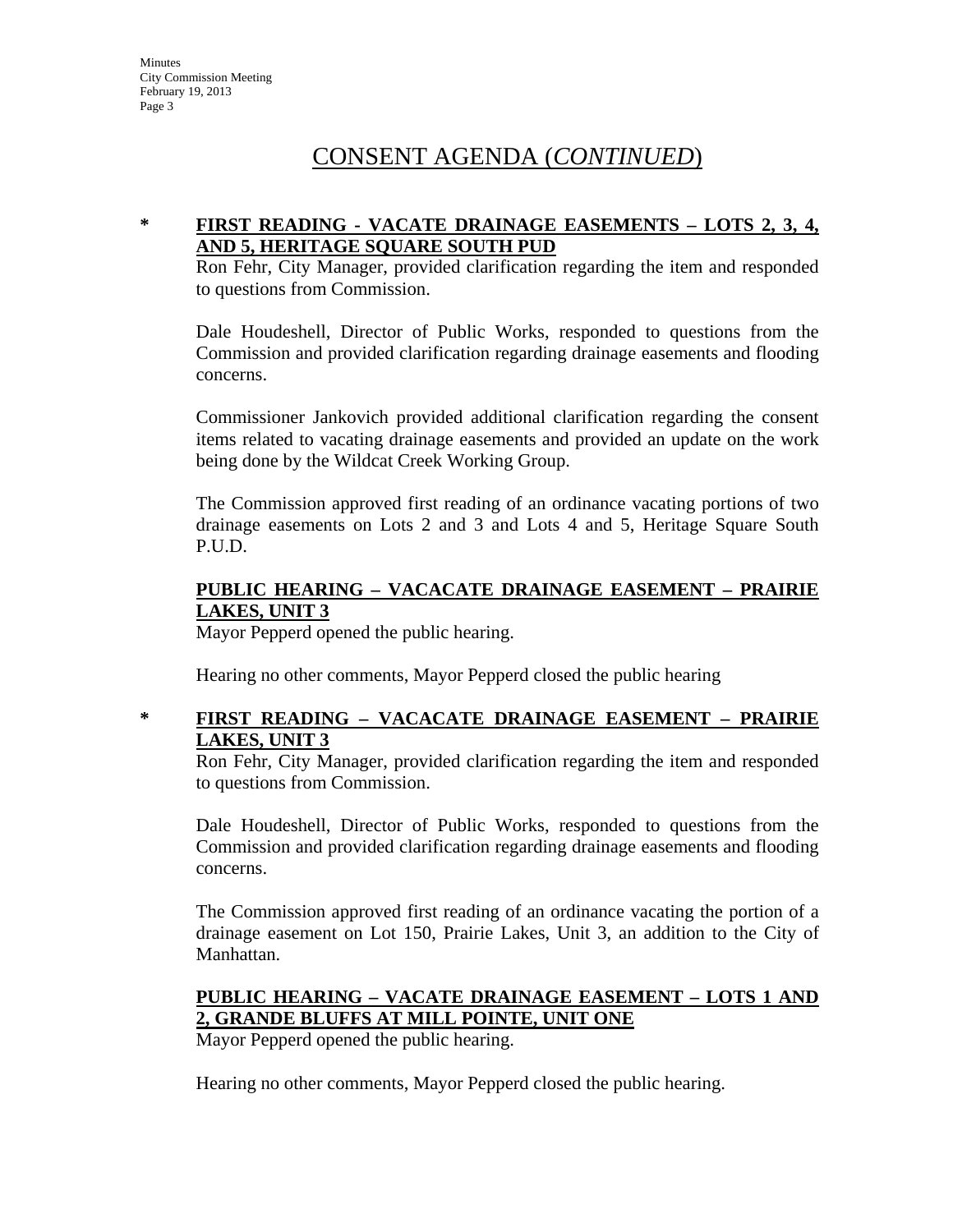# CONSENT AGENDA (*CONTINUED*)

### **\* FIRST READING – VACATION DRAINAGE EASEMENT – LOTS 1 AND 2, GRANDE BLUFFS AT MILL POINTE, UNIT ONE**

Ron Fehr, City Manager, provided clarification regarding the item and responded to questions from Commission.

Dale Houdeshell, Director of Public Works, responded to questions from the Commission and provided clarification regarding drainage easements and flooding concerns.

The Commission approved first reading of an ordinance vacating a portion of a drainage easement on Lots 1 and 2 in Grande Bluffs at Mill Pointe, Unit One, an addition to the City of Manhattan, Riley County, Kansas.

## **PUBLIC HEARING – VACATE DRAINAGE EASEMENT – LOT 123, STONE POINTE ADDITION, UNIT TWO**

Mayor Pepperd opened the public hearing.

Hearing no other comments, Mayor Pepperd closed the public hearing.

#### **\* FIRST READING - VACATE DRAINAGE EASEMENT – LOT 123, STONE POINTE ADDITION, UNIT TWO**

Ron Fehr, City Manager, provided clarification regarding the item and responded to questions from Commission.

Dale Houdeshell, Director of Public Works, responded to questions from the Commission and provided clarification regarding drainage easements and flooding concerns.

Matt Harrison, student at Kansas State University, majoring in News and Feature Writing, asked the Commission if there were any hazards or concerns associated with drainage easements.

Ron Fehr, City Manager, responded to questions and provided information on the importance and need for drainage easements.

Mayor Pepperd provided additional information on drainage easements and restrictions. He reiterated the importance for homeowners to understand and review their property easements, drainage, and underground utilities. He also encouraged homeowners to call Kansas One-Call Dig Safe in advance of digging near underground utilities.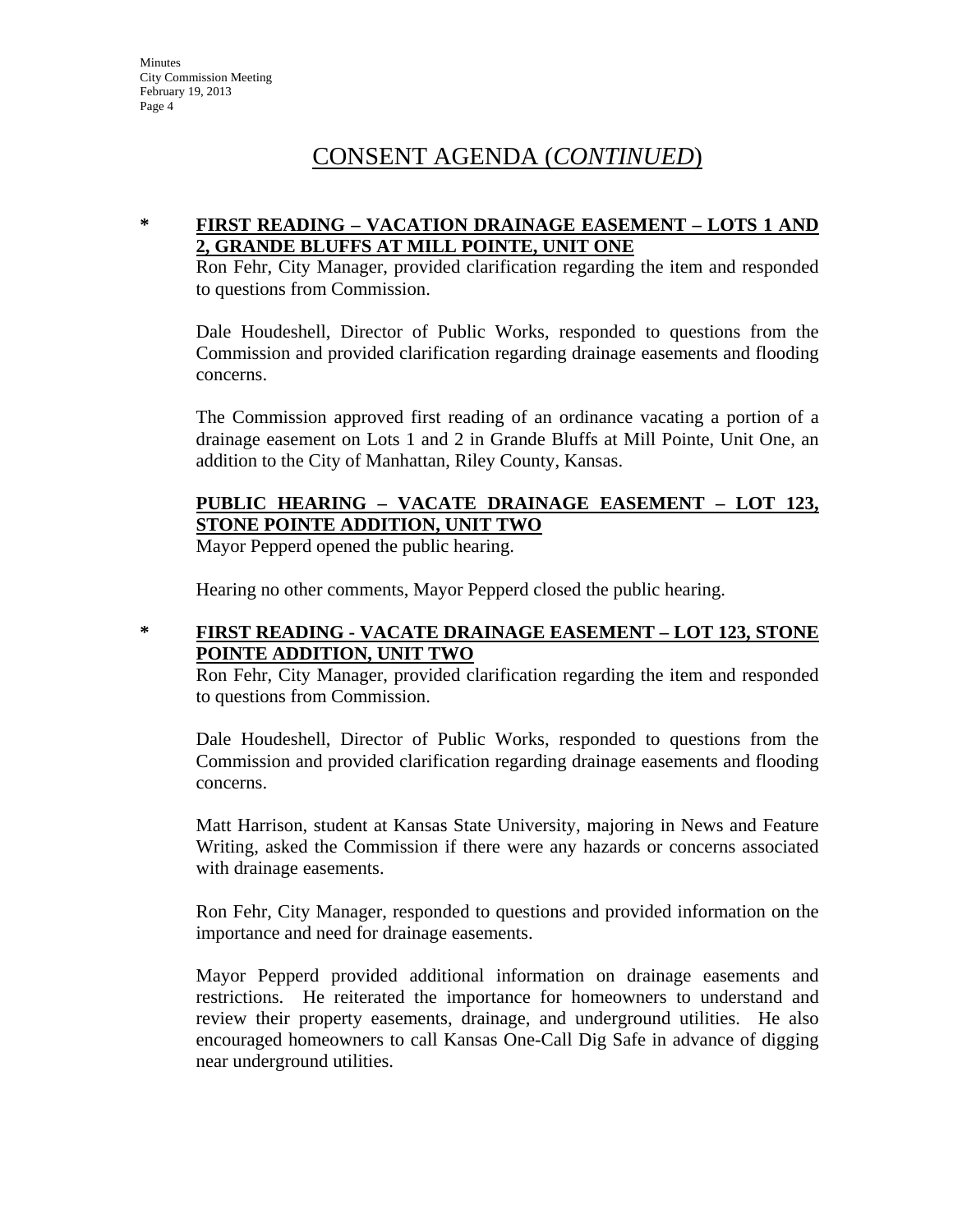# CONSENT AGENDA (*CONTINUED*)

#### **\* FIRST READING - VACATE DRAINAGE EASEMENT – LOT 123, STONE POINTE ADDITION, UNIT TWO** *(CONTINUED)*

Tim Schultz, 2561 Bent Tree Road, Schultz Construction, provided additional clarification on the vacate drainage easements and rationale for the requests.

The Commission approved first reading of an ordinance vacating a portion of a drainage easement on Lot 128, Stone Pointe Addition, Unit Two, an addition to the City of Manhattan.

### **NEGOTIATE CONTRACT – K-18 AND K-113 INTERCHANGE IMPROVEMENTS STUDY (ST1214)**

The Commission accepted the recommendation of the selection committee and authorized City Administration to negotiate a contract with Alfred Benesch and Company, of Manhattan, Kansas, and Delich, Roth, and Goodwillie (DRG), of Kansas City, Missouri, for the K-18 and K-113 Interchange Improvements Study (ST1214).

### **AWARD CONTRACT – CDBG SIDEWALK IMPROVEMENT PROJECT (CD1302 – CIP #SW1201)**

The Commission accepted the Engineer's Opinion of Probable Cost in the amount of \$193,375.00; and awarded and authorized the Mayor and City Clerk to execute a construction contract in the amount of \$122,171.45 to Pavers, Inc., of Salina, Kansas, for the Community Development Block Grant (CDBG) Sidewalk Improvement Project (CD1302).

### **AWARD CONTRACT – HOUSING REHABILITATION PROGRAM**

The Commission accepted the bids for 420 S. Juliette Avenue; awarded the bid, including Alternate Nos. 1 and 2, to the lowest responsible bidder Ben Kitchens, of Junction City, Kansas, in the amount of \$18,088.00; authorized the Mayor and City Clerk to enter into agreements with the contractor and property owner for expenditure of Housing Rehabilitation Funds; and authorized City Administration to approve any necessary change orders.

### **TASK ORDER NO. 8 – DESIGN AND BID SERVICES – WILDLIFE FENCE**

The Commission authorized the Mayor and City Clerk to execute Task Order No. 8 in the amount of \$135,912.00 for design and bid services of 19,000 lineal feet of perimeter wildlife fence at the Manhattan Regional Airport with Mead & Hunt, Inc., of Madison, Wisconsin.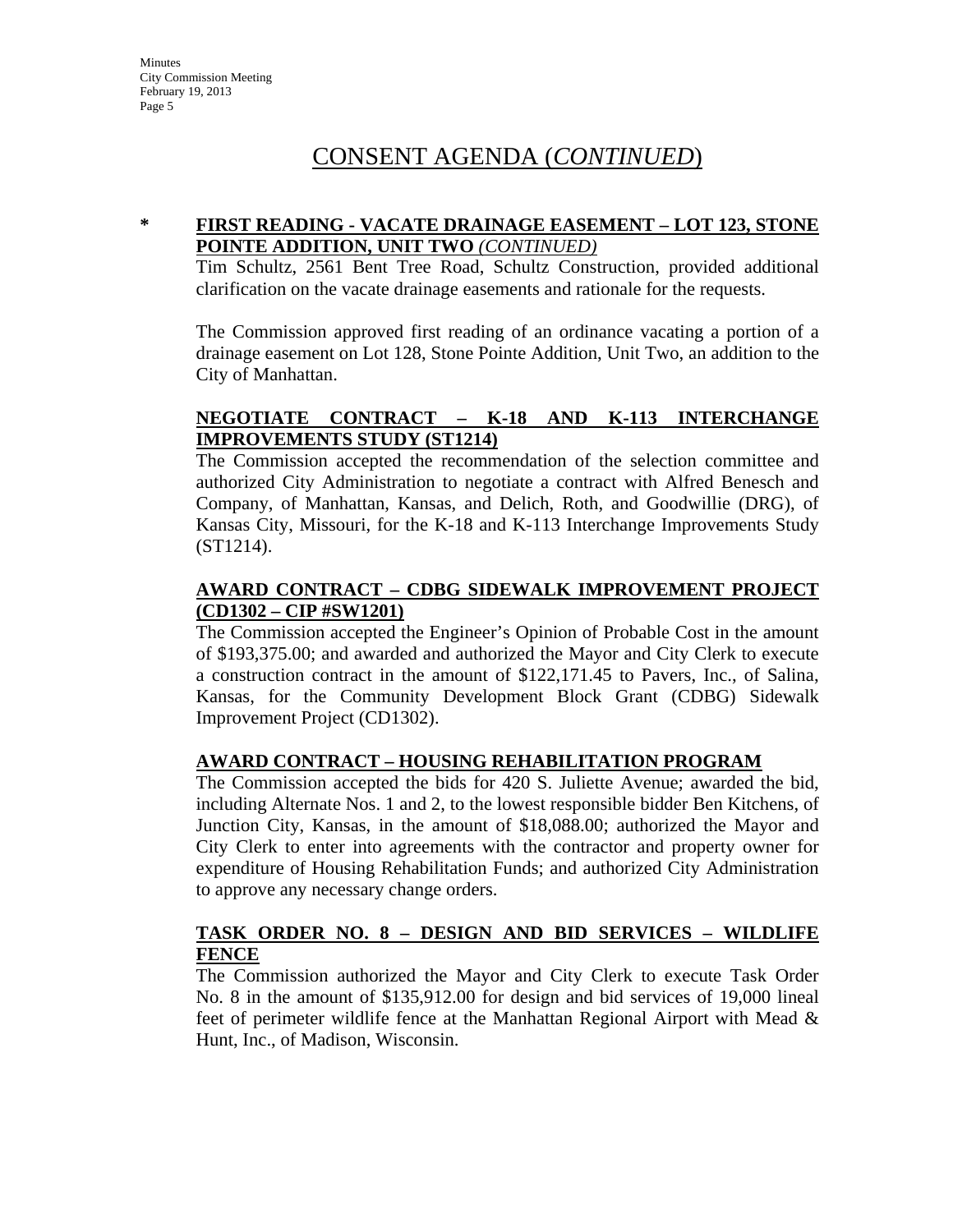# CONSENT AGENDA (*CONTINUED*)

### **KDOT AGREEMENT – MCCALL ROAD/US 24 (TUTTLE CREEK BOULEVARD) LEFT TURN LANE (ST1305)**

The Commission authorized City Administration to finalize and the Mayor and City Clerk to execute the City-State Agreement No. 147-12 from the Kansas Department of Transportation for the US 24 (Tuttle Creek Boulevard) and McCall Road Intersection Improvement (ST1305) which will provide \$199,000.00 towards the project; and directed City Administration to proceed toward this project in a manner that will facilitate construction in summer 2013.

### **LEASE PURCHASE – STREET #32 – SINGLE-AXLE, FIVE YARD DUMP TRUCK (CIP #ST010E)**

The Commission authorized City Administration to purchase a single-axle, five yard dump truck to replace Street Division Unit #32; accepted the low bid with trade-in in the amount of \$77,152.00 from Diamond International, of Kansas City, Missouri; and authorized the Mayor and City Clerk to execute a lease purchase agreement for the single-axle, five-yard dump truck (CIP# ST010E).

#### **PURCHASE – UTILITIES UNIT #90A (CIP #WA108E), UTILITIES UNIT #173 (CIP #WA109E), PARKS UNIT #822 (CIP #CP005E)- HALF-TON PICKUP TRUCKS**

The Commission accepted the bid of State contract vendor Ed Bozarth Chevrolet; authorized the purchase of three (3) replacement vehicles in accordance with the 2013 Capital Improvements Program (CIP) (Parks and Recreation Department Unit #822-CIP #CP005E and Water Utilities Division of the Public Works Department Units #90A-CIP #WA108E and #173-CIP #WA109E) for a total cost of \$47,134.50; and authorized City Administration to sell at auction the current vehicles once the new vehicles are delivered and placed in service.

#### **BOARD APPOINTMENT**

The Commission approved an appointment by Mayor Pepperd to the Airport Advisory Board.

#### *Airport Advisory Board*

Appointment of Christine Benne, 4420 Leone Terrrace, to fill the unexpired term of Cynthia Morris. Ms. Benne's term begins immediately, and will expire June 26, 2013.

After discussion and comments from the Commission, Commissioner Sherow moved to approve the correct consent agenda, as read. Commissioner Jankovich seconded the motion. On a roll call vote, motion carried 4-0.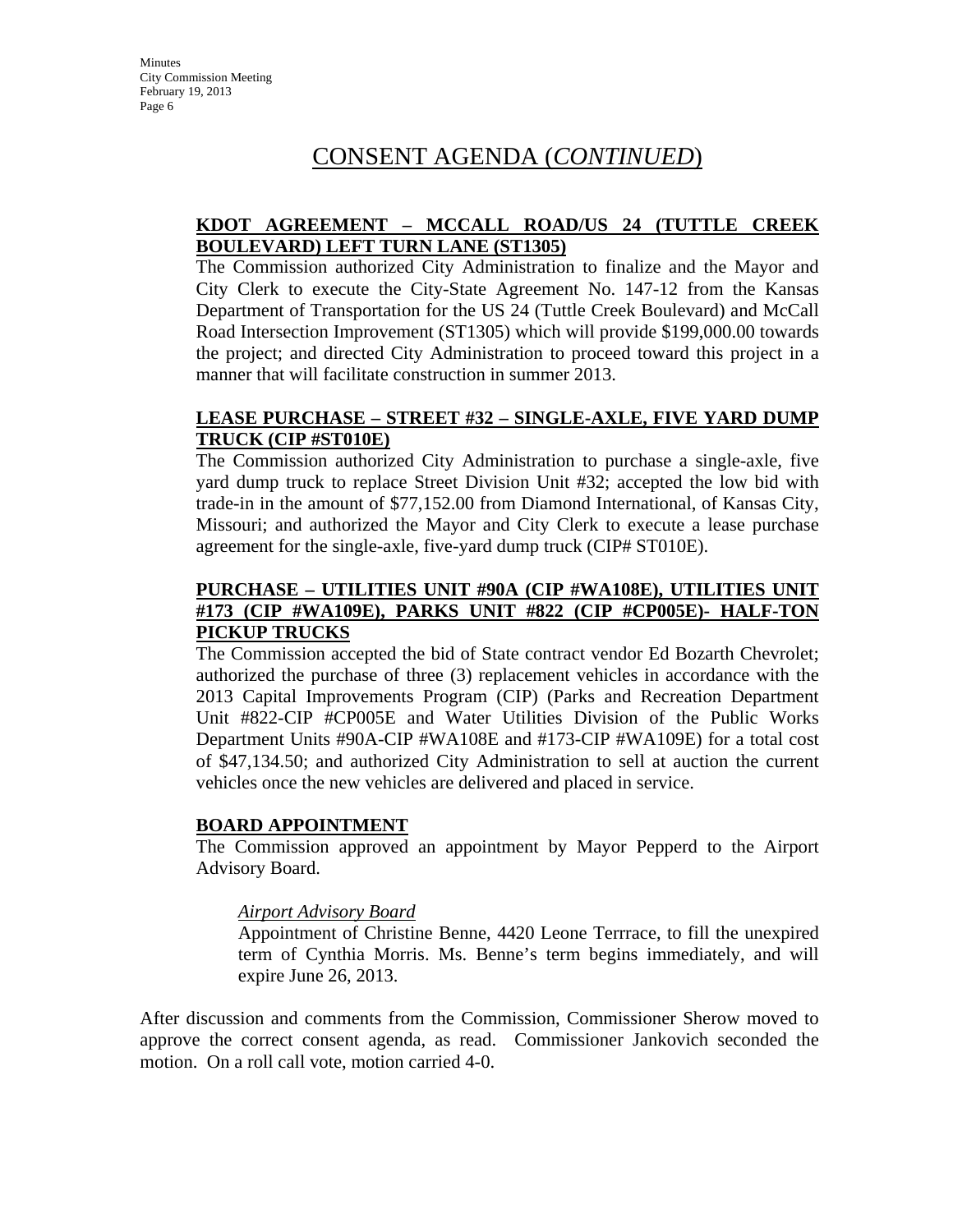# GENERAL AGENDA

#### **FIRST READING - AMEND PRELIMINARY DEVELOPMENT PLAN - LOT 3, HERITAGE SQUARE SOUTH COMMERCIAL PLANNED UNIT DEVELOPMENT**

Eric Cattell, Assistant Director for Planning, presented the item and responded to questions from the Commission.

Commissioner Sherow voiced concern that this item was approved by 4-0 vote, with a seven-member Manhattan Urban Area Planning Board. He requested that the issue of attendance be addressed with the Planning Board.

After discussion, Commissioner Sherow moved to approve first reading of an ordinance amending the Preliminary Development Plan of Lot 3, Heritage Square South Commercial Planned Unit Development, and Ordinance No. 6607, as proposed, generally located southeast of the intersection of South Port Drive and US-24, based on the findings in the Staff Report *(See Attachment No. 1)*. Commissioner Jankovich seconded the motion. On a roll call vote, motion carried 4-0.

#### **FIRST READING – AMEND MANHATTAN ZONING REGULATIONS - ADD CULTURAL FACILITIES AS A PERMITTED USE IN THE C-3, AGGIEVILLE BUSINESS DISTRICT; C-4, CENTRAL BUSINESS DISTRICT; AND, C-5, HIGHWAY SERVICE COMMERCIAL DISTRICT**

Eric Cattell, Assistant Director for Planning, presented the item. He then responded to questions from the Commission regarding the historic area near the Bethel AME Church and permitted uses in the Districts.

Mayor Pepperd encouraged the Planning Staff to work on the zoning districts and to begin working on the Comprehensive Master Plan.

After discussion and comments from the Commission, Commissioner Jankovich moved to approve first reading of an ordinance amending Article IV of the Manhattan Zoning Regulations, to add "Cultural Facilities" as a permitted use in the C-3, Aggieville Business District; C-4, Central Business District; and, C-5, Highway Service Commercial District, based on the findings in the Staff Memorandum *(See Attachment No. 2)*. Commissioner Sherow seconded the motion. On a roll call vote, motion carried 4-0.

## **FIRST READING - AMEND ORDINANCE NO. 6951 AND THE FINAL DEVELOPMENT PLAN - LOT 4, DOWNTOWN ENTERTAINMENT DISTRICT COMMERCIAL PLANNED UNIT DEVELOPMENT DISTRICT**

Eric Cattell, Assistant Director for Planning, presented an overview of the item.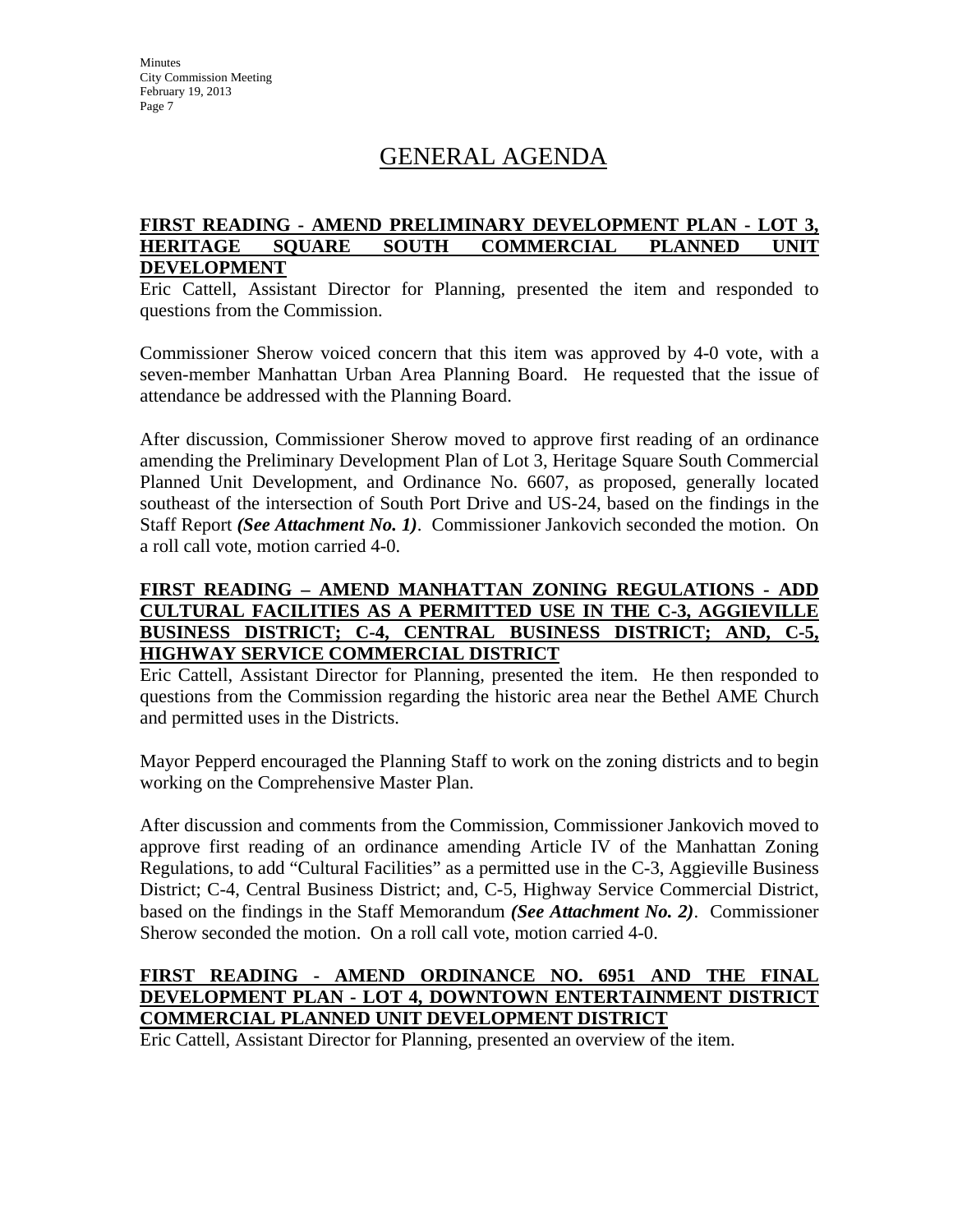# GENERAL AGENDA (*CONTINUED*)

#### **FIRST READING - AMEND ORDINANCE NO. 6951 AND THE FINAL DEVELOPMENT PLAN - LOT 4, DOWNTOWN ENTERTAINMENT DISTRICT COMMERCIAL PLANNED UNIT DEVELOPMENT DISTRICT** *(CONTINUED)*

After discussion and comments from the Commission, Commissioner Sherow moved to approve first reading of an ordinance amending Ordinance No. 6951 and the Final Development Plan of Lot 4, Downtown Entertainment District Commercial Planned Unit Development District, generally located on the southeast corner of S.  $4<sup>th</sup>$  Street and Colorado Street, based on the findings in the Staff Report *(See Attachment No. 3)*. Commissioner Jankovich seconded the motion. On a roll call vote, motion carried 4-0.

### **RESOLUTION NO. 021913-A - NATURE-BASED DAYCARE PROGRAM AT SUNSET ZOO**

Scott Shoemaker, Director, Sunset Zoo, presented background information regarding the item and proposal to consider implementation of a nature-based daycare program at Sunset Zoo. He then responded to questions from the Commission.

Jared Bixby, Curator of Education, Sunset Zoo, provided additional information on the proposed nature-based daycare program. He highlighted the proposed curriculum and informed the Commission that he has worked with area childcare centers and has received support from them. He then responded to questions from the Commission on the proposed budget for the daycare program, personnel costs, number of children anticipated for the program, and the potential of future scholarships that could be available.

After discussion and comments from the Commission regarding the proposed naturebased daycare, Scott Shoemaker, Director, Sunset Zoo, and Jared Bixby, Curator of Education, Sunset Zoo, provided additional information on the proposed daycare program. They responded to additional questions from the Commission regarding staffing and licensing requirements.

Curt Loupe, Director of Parks and Recreation, responded to questions from the Commission and stated that the program would be revenue neutral or positive.

Mark Ellner, 3711 Persimmon Circle, President, Friends of Sunset Zoo (FOSZ), expressed his support for the nature-based daycare program at Sunset Zoo. He informed the Commission the amount of support and funds provided from FOSZ to the Zoo. He stated that he and many of his friends voted for daycare in this building and that it was always part of the project. He said that the daycare program would provide a unique opportunity for children to be nurtured and learn about conservation and nature. He reiterated his support for the project on behalf of the FOSZ Board.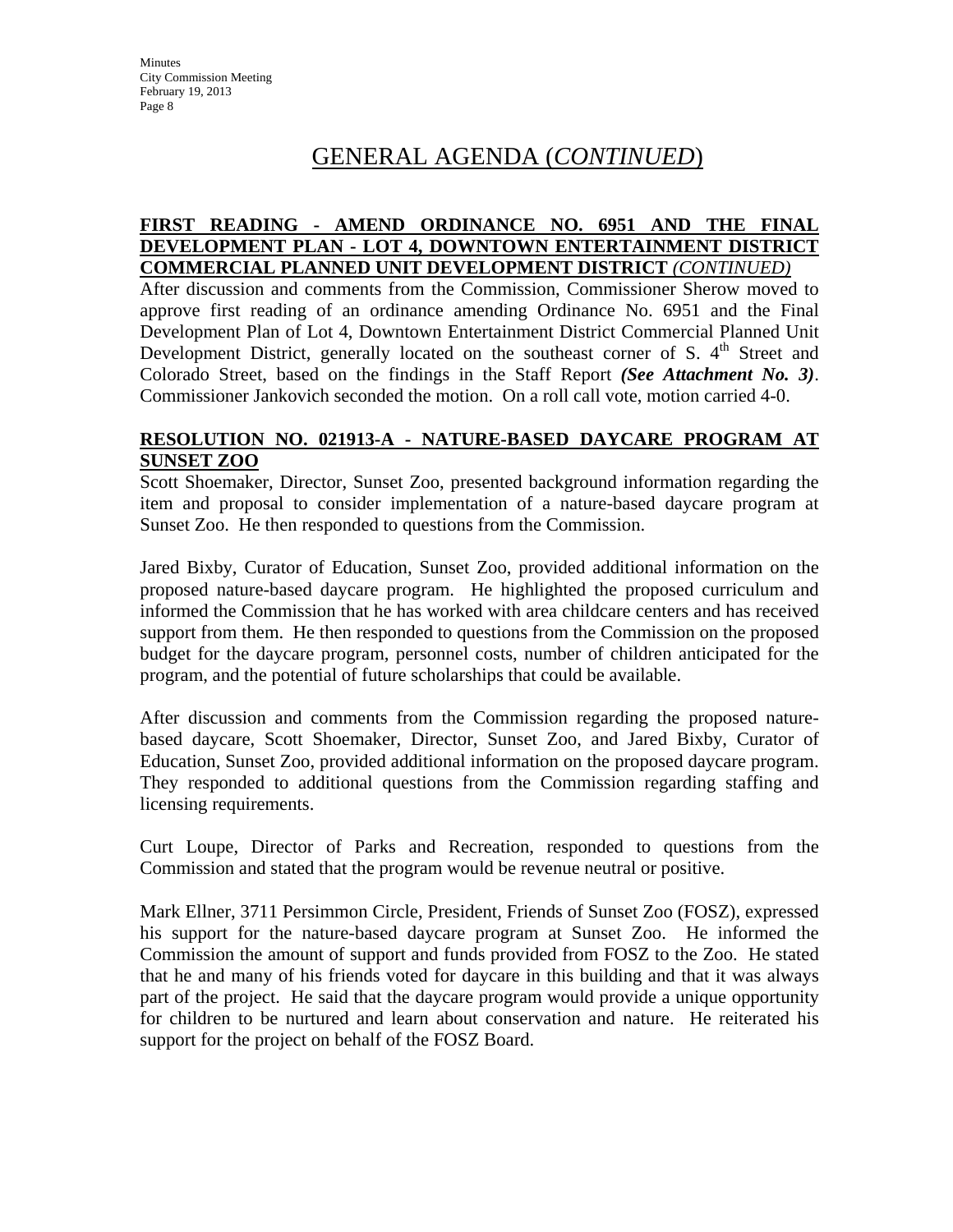# GENERAL AGENDA (*CONTINUED*)

#### **RESOLUTION NO. 021913-A - NATURE-BASED DAYCARE PROGRAM AT SUNSET ZOO** *(CONTINUED)*

Lowell Bliss, 1400 Colorado Street, member of FOSZ, Chair, Conservation Committee, informed the Commission on the mission of Sunset Zoo. He stated that this proposal is exciting and would provide the educational opportunity to reach a child and introduce them to a lifelong experience of conservation and nature. He provided additional background information regarding the item and encouraged the Commission to support the nature-based daycare proposal.

Cassie Anderson, 17520 Railroad Avenue, Assistant Director at K-State Child Development Center, informed the Commission that this is not a competition issue and that they have a waiting list for all age groups. She stated that the proposed program is exciting and fits in with their mission and is immersed in education.

John Ball, 3107 Harahey Ridge, member of FOSZ, informed the Commission that Sunset Zoo is a public and private venture, being funded with both tax money and with privately raised funds through the efforts of FOSZ. He stated that he understood the concern for mission creep expressed by Commissioner Butler and that this is not something the City would normally do, especially for a community this size. He suggested that this program may be appropriate for support and to consider evaluating this program over a period of time and if there is the clientele to support the program, then the program could be transferred to a private venture. He stated that the proposed program provides a special opportunity for children to participate at the Zoo and would likely experience much more demand than the available number of 15 to 20 daycare program slots.

Curt Loupe, Director of Parks and Recreation, responded to additional questions from the Commission regarding children's programs offered by the Department.

Commission Butler stated that he supported the education portion and the proposed program being revenue neutral, but voiced concerns that the function of a daycare did not fit in with the mission of city government. He reiterated that he saw the inclusion of the proposed nature-focused daycare program as mission creep and stated that he could not support the proposal.

After additional discussion and comments from the Commission, Commissioner Sherow moved to accept the proposal for a full-day, nature-based daycare program to be housed at Sunset Zoo's Nature Exploration Center, and approve Resolution No. 021913-A setting the fees. Commissioner Jankovich seconded the motion. On a roll call vote, motion carried 3-1, with Commissioner Butler voting against the motion.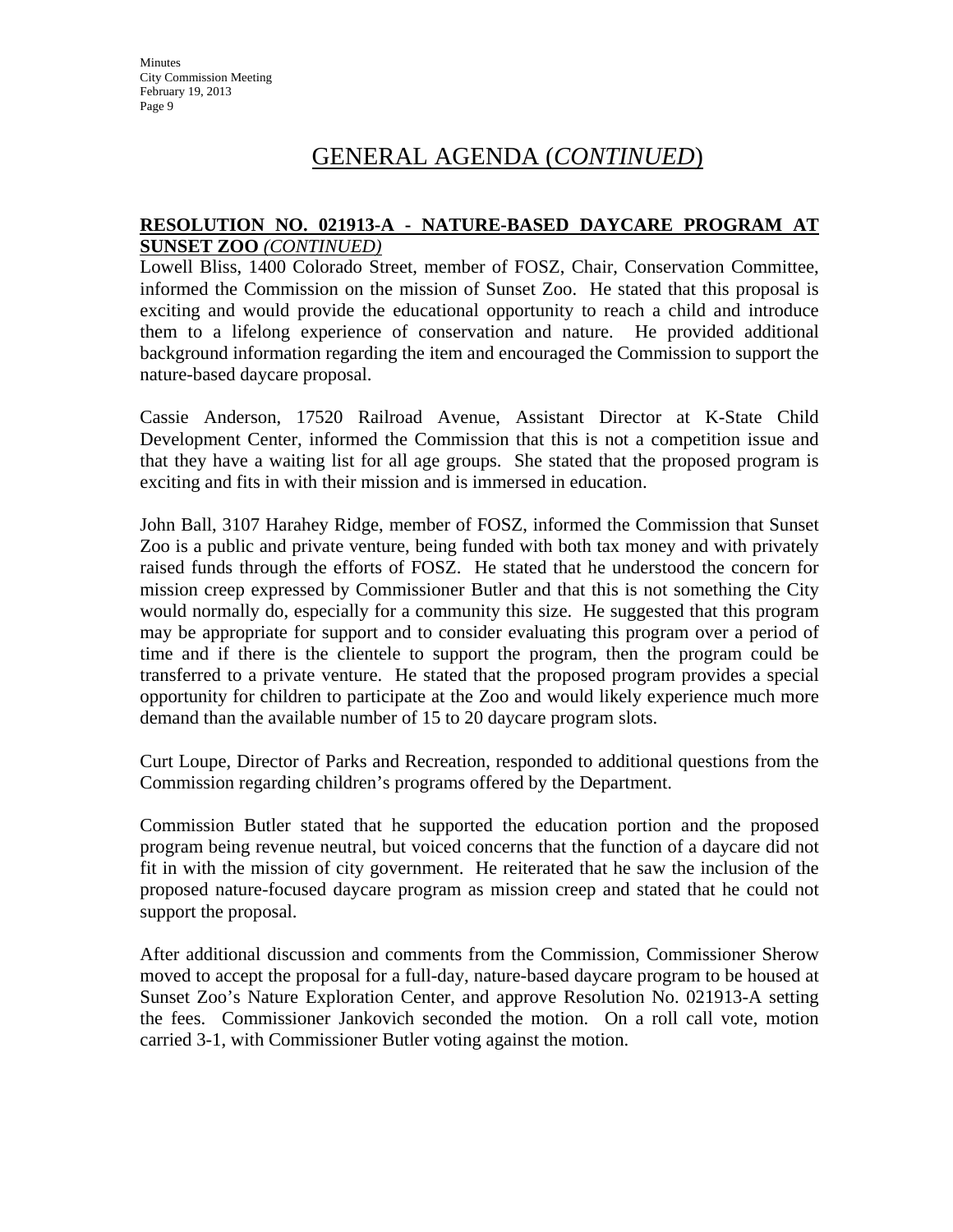# **GENERAL AGENDA (CONTINUED)**

#### AWARD CONTRACT - SUNSET ZOO PRE-SCHOOL PLAYGROUND (CD1210 G SBA)

Curt Loupe, Director of Parks and Recreation, presented a brief overview of the item. He then responded to questions from the Commission regarding the installation of the playground equipment.

After discussion and comments from the Commission, Commissioner Jankovich moved to accept the Landscape Architect's Opinion of Probable Cost in the amount of \$42,865.00; award and authorize the Mayor and City Clerk to execute a construction contract in the amount of \$49,900.00 to Kelley Construction, of Topeka, Kansas; that the explanation of higher costs over the Landscape Architect's Opinion of Probable Costs is reasonable as called for by City Charter Ordinance No. 44; and authorize City Administration to purchase miscellaneous owner-furnished furniture, fixtures, and equipment (FF&E) items in an amount not to exceed \$59,000.00, for the Sunset Zoo Playground Project (CD1210 G SBA). Commissioner Butler seconded the motion. On a roll call vote, motion carried 4-0.

Ron Fehr, City Manager, reported that Manhattan is in a Winter Storm Warning and encouraged citizens to stay warm and be safe.

#### **ADJOURNMENT**

At 8:45 p.m., the Commission adjourned.

Gary S. Fees MMC. City Clerk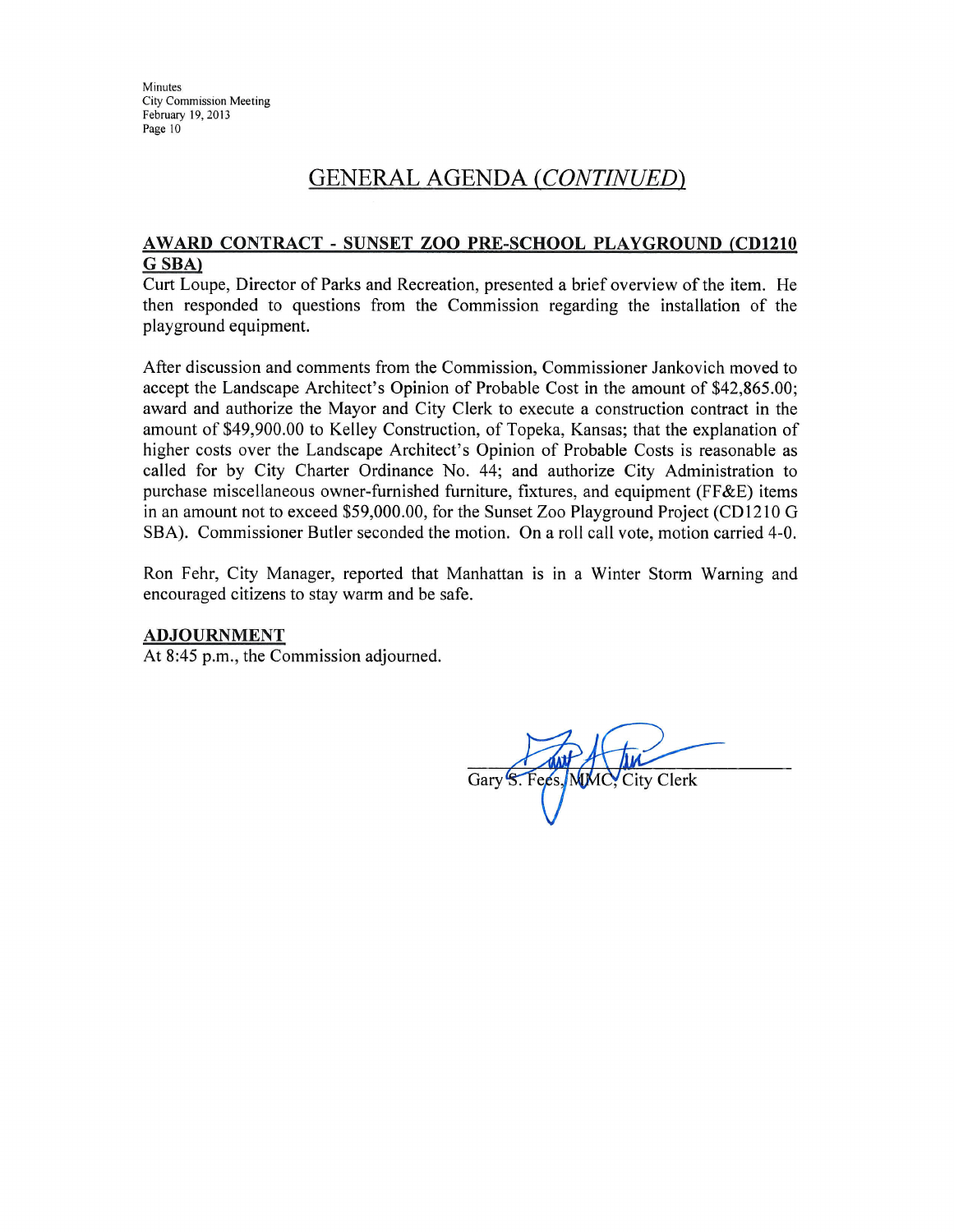#### **STAFF REPORT**

#### **AN AMENDMENT OF AN ORDINANCE AND THE APPROVED PRELIMINARY DEVELOPMENT PLAN, PROPOSED AS A FINAL DEVELOPEMNT PLAN.**

# **BACKGROUND**

**PROPOSED AMNENDMENT:** Amend Ordinance No. 6607 and the approved Preliminary Development Plan of Lot 3, Heritage Square South Commercial Planned Unit Development, to allow a proposed Dollar General store. Other site improvements include, but are not limited to, signs, landscaping, lighting, and other improvements. The amendment is proposed as a Final Development Plan.

**The proposed amendment is required** because Condition No. 11, Ordinance No .6607, states, *An amendment(s) of the PUD shall be submitted for review and approval, prior to issuance of any necessary permits for development on Lots 2, 3, 4, 5, 7, 8 and 10.*

**APPLICANT:** Abeln & Associates Architects, PA on behalf of 5700 Holdings, LLC-Tyler Oliver.

ADDRESS: 11827 W. 112<sup>th</sup> Street, Suite 220, Overland Park, KS 66210; 13356 Metcalf, Overland Park, KS 66213.

**OWNER:** Heritage Square Land Company-Tim Schultz.

**ADDRESS:** 1213 Hylton Heights Road, Suite 129, Manhattan, KS 66502.

**LOCATION:** Lot 3, Heritage Square South P.U.D. Addition, is generally located southeast of the intersection of South Port Drive and U.S.-24 Highway, approximately 3,600 feet east of Manhattan's city limits.

**AREA:** Lot 3 is 43,531 square feet in area.

**DATE OF PUBLIC NOTICE PUBLICATION:** Thursday January 3, 2013.

**DATE OF PUBLIC HEARING: PLANNING BOARD:** Thursday, January 24, 2013. **CITY COMMISSION:** Tuesday, February 19, 2013.

# **EXISTING PUD:**

**EXISTING PUD**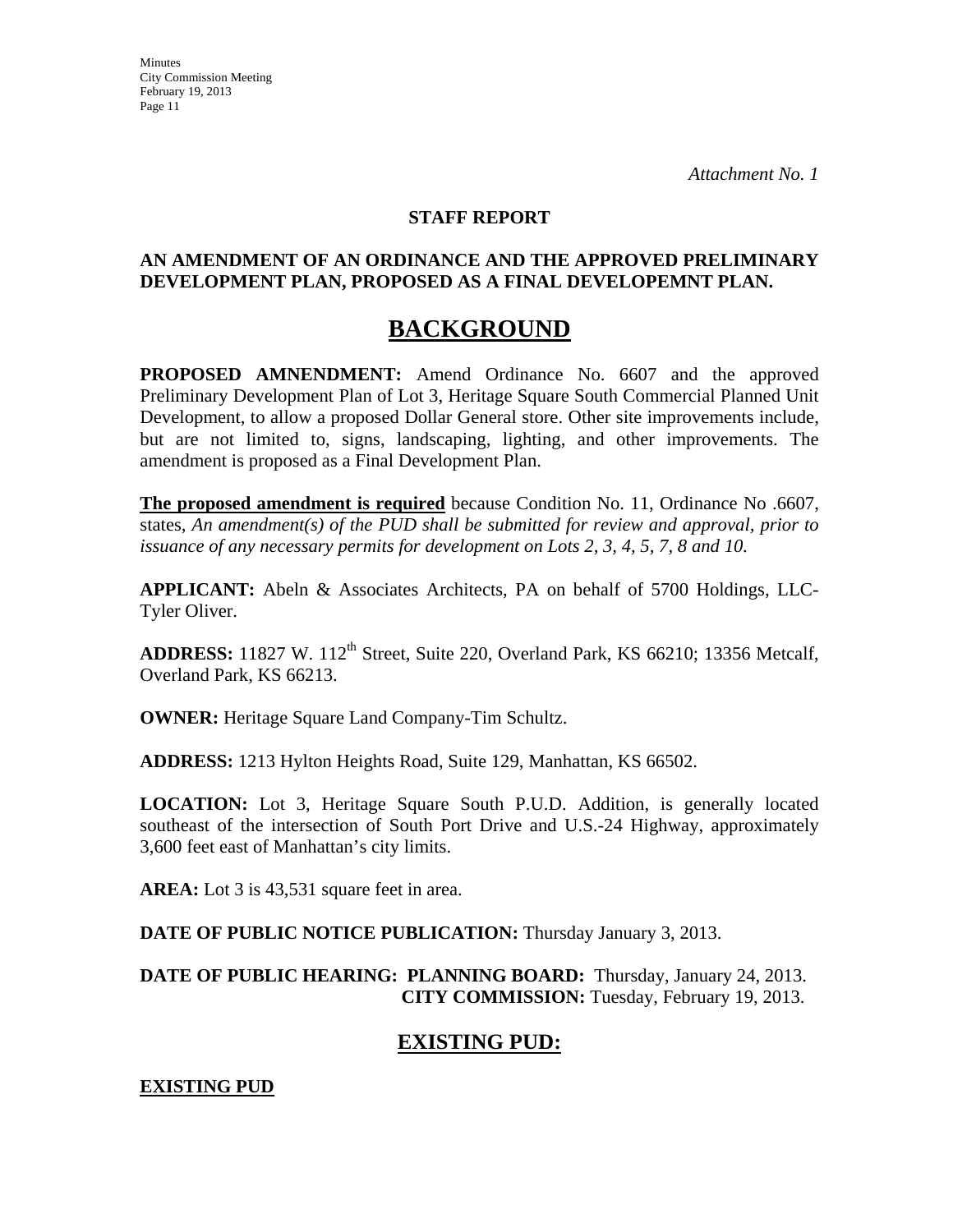#### **Ordinance No. 6607**

The Heritage Square South Commercial Planned Unit Development, and Ordinance No. 6607, approved February 6, 2007, is subject to the following conditions of approval:

- 1. Permitted uses shall include all of the Permitted Uses and Conditional Uses allowed in the C-5, Highway Service Commercial District, except for Adult Businesses and Commercial off-street parking lots as a Principal Use. Additional Permitted Uses include: Antique shops; Apparel stores; Blueprinting, desktop publishing, and photocopying establishments; Book stores; Camera and photographic supply stores; Carpet and rug stores; China and glassware stores; Department stores; Farm and ranch supply stores; Florist shops; Furrier shops; Governmental buildings; Hardware stores; Hobby shops; Motel; Medical clinic; Outdoor seating for restaurants; and Tavern.
- 2. Landscaping and irrigation shall be provided pursuant to a Landscaping Performance Agreement between the City and the owner, which shall be entered into prior to issuance of a building permit.
- 3. All landscaping and irrigation shall be maintained in good condition.
- 4. Light poles shall be provided as described in the application documents. Exterior building lighting shall be provided as proposed and be of a cut-off design, so as to not cast direct light or glare onto streets or adjacent property.
- 5. Ground Signs shall be permitted and constructed as proposed.
- 6. Wall signs shall be permitted as proposed.
- 7. One (1) pole sign shall be permitted per lot on Lots 6, 7, 8 and 10, and no pole signs shall be permitted on Lots 1, 2, 3, 4, 5 and 9. Pole signs shall have a maximum total height of 50 feet above the ground; shall not exceed a maximum total 120 square feet in area; and shall include skirting of the pole. The skirting and the base of pole signs shall include materials and architectural quality similar to those of the associated principal building such as brick, stone and/or stucco; and, pole signs shall include an enhanced landscaped area around the base.
- 8. Exempt signage shall be permitted as described in Article VI, Section 6-104  $(A)(1),(2),(4),(5),(7)$  and  $(8)$ ; and Section 6-104  $(B)(2)$ , of the Manhattan Zoning Regulations. Temporary sales aids and portable signs, as described in Article VI, Signs, of the Manhattan Zoning Regulations, shall be prohibited.
- 9. Traffic and drainage improvements to US-24 shall be provided as required by the Kansas Department of Transportation, and the applicant shall submit with the Final Plat either the approved access permit, or a letter from a KDOT representative authorizing the project based on the approved concept.
- 10. Drainage improvements shall be provided as proposed in the application documents and as per the City Engineer's requirements.
- 11. An amendment(s) of the PUD shall be submitted for review and approval, prior to issuance of any necessary permits for development on Lots 2, 3, 4, 5, 7, 8 and 10.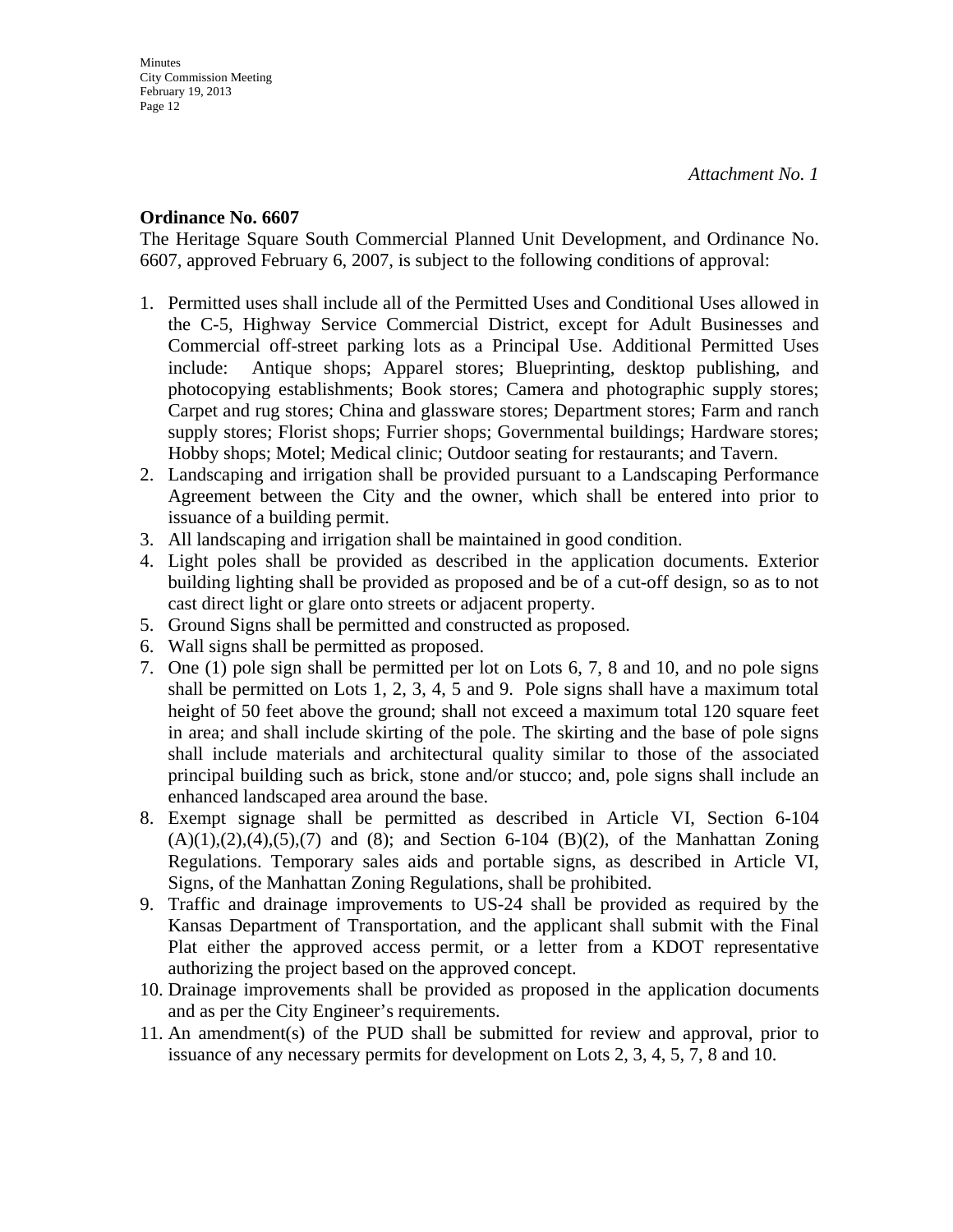#### **Permitted Uses**

The Permitted Uses in the PUD are set out above in Condition No. 1.

#### **Existing Development**

The first phase of the PUD consisted of Lots 1, 6, and 9. Lots 1 and 6 are individual sites for specific tenants: Fastenal and Farm and Tractor Supply, respectively. Heritage Commons, a multiple-tenant commercial building is on Lot 9 and currently occupied by a state government agency, liquor store, and restaurant, with the balance of the building vacant.

Development on the other seven vacant lots, including Lot 3, is subject to future amendments of the PUD once specific buildings and uses are known.

### **PUD AMENDMENT AND PROPOSED IMPROVEMNTS ON LOT 3**

#### **Building and Other Structure**

An approximate 130 foot by 70 foot, one-story commercial building is proposed for a Dollar General store, with a total interior floor area of 8,615 square feet. Interior space is divided into sales floor space, receiving area, bathrooms, break room, and office space. The front of the rectangular shaped building faces U.S.-24 Highway with the rear of the building to the south. Deliveries are to a receiving area located on the southwest corner of the building. The building height varies due to a sloped roof, and ranges from approximately 19-feet on the front to approximately 13-feet at the rear.

The platted front yard setbacks are along the north, west, and south front lot lines. The north front yard setback is 50-feet and the south and west front yard setbacks are 25-feet. The east yard is a side yard and the building is set back 25-feet from the east side lot line. (Note: Commercial areas may commonly be as close as zero feet.) In addition, there is a 30-foot utility easement on the north side of Lot 3, 15-foot utility easement on the west and south sides of the lot, and a ten foot drainage easement on the east side of the lot.

Exterior finish materials on the front are evenly divided into brick and split block in shades of tan and brown. EFIS is smooth faced and dark brown in color. Materials on the east and west sides of the building are similar with EFIS the predominate material. The rear of the building is EFIS in shade of dark brown and concrete block base in light buff and deep mocha.

A screened trash enclosure is proposed in the southwest corner of the site. Screening is described below.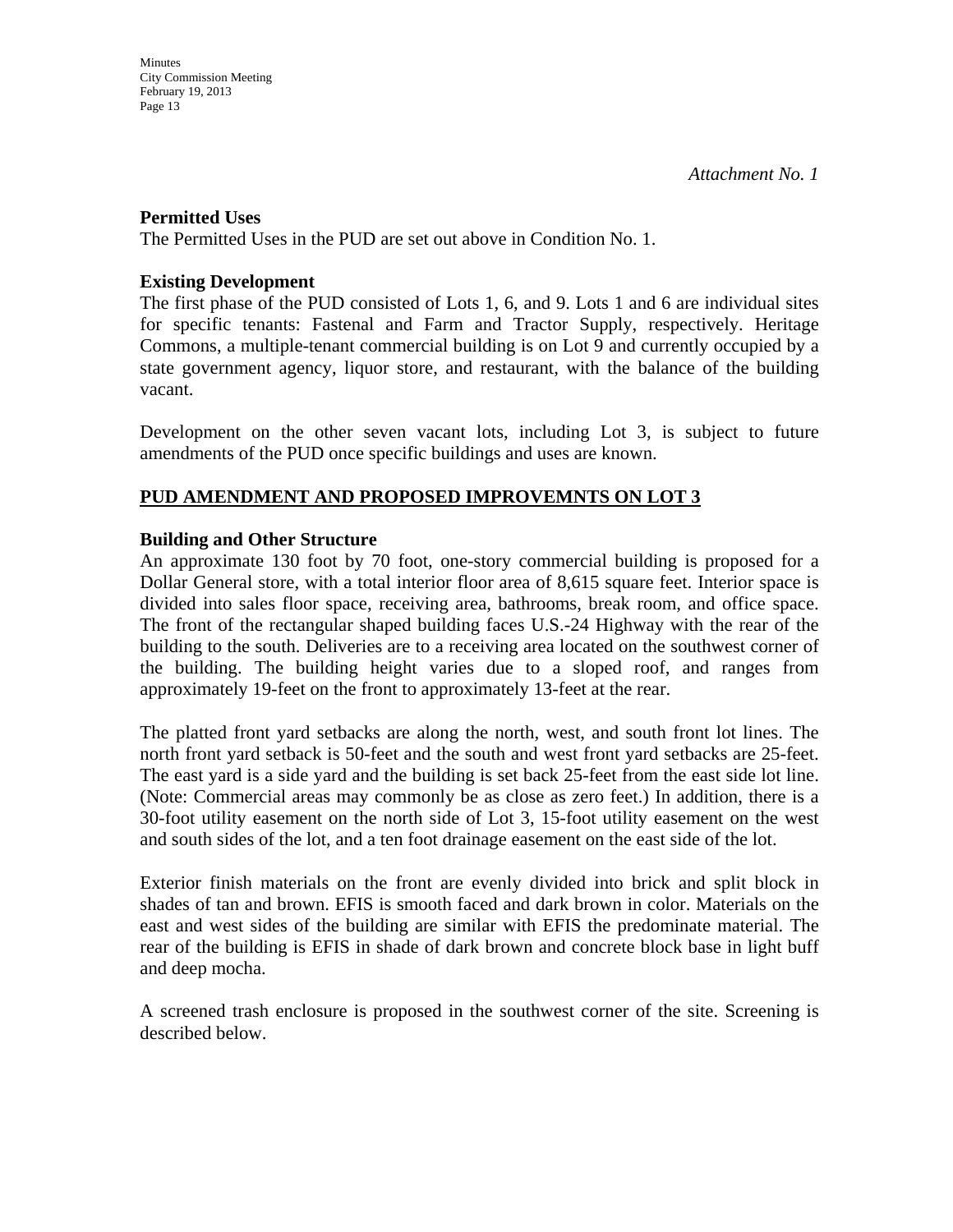*Attachment No. 1* 

#### **Signs**

One approximate 149-square foot internally illuminated, Dollar General, wall sign is shown on the front of the building over the entrance. Two ground signs are proposed, one at the northwest corner of the building and one on the west side of the south entrance to the parking lot off South Port Drive. The five foot tall by ten foot wide internally lit signs are 50 square feet in area constructed on a three foot tall concrete block base, with an overall dimension of eight feet by ten feet.

### **Lighting**

All exterior lighting fixtures are downcast and will consist of building wall packs, and parking lot lights on 25 to 30-foot tall poles (cut sheets attached).

# **MATTERS TO BE CONSIDERED WHEN AMENDING A PLANNED UNIT DEVELOPMENT**

**1. WHETHER THE PROPOSED AMENDMENT IS CONSISTENT WITH THE INTENT AND PURPOSE OF THE APPROVED PUD, AND WILL PROMOTE THE EFFICIENT DEVELOPMENT AND PRESERVATION OF THE ENTIRE PUD:** The proposed amendment is consistent with the intent and purpose of the approved commercial PUD intended to consist of a broad range of highway service and retail uses. The approved PUD shows a commercial building footprint and parking on Lot 3, but no other information was provided with the initial rezoning. The proposed amendment will promote the efficient development of the site, and PUD, by allowing construction of a retail use intended to be part of the retail and commercial shopping area.

**2. WHETHER THE PROPOSED AMENDMENT IS MADE NECESSARY BECAUSE OF CHANGED OR CHANGING CONDITIONS IN OR AROUND THE PUD, AND THE NATURE OF SUCH CONDITIONS:** The amendment is made necessary because Condition No. 11, of Ordinance No. 6607, requires an amendment of the PUD prior to issuance of any permits for development. The PUD has developed slowly and the amendment may spur additional demand and development in the surrounding PUD.

**3. WHETHER THE PROPOSED AMENDMENT WILL RESULT IN A RELATIVE GAIN TO THE PUBLIC HEALTH, SAFETY, CONVENIENCE OR GENERAL WELFARE, AND IS NOT GRANTED SOLELY TO CONFER A SPECIAL BENEFIT UPON ANY PERSON:** The proposed amendment will result in a gain to the public by allowing development of a vacant tract of land. The amendment is necessary because of a condition of the approval of the PUD and not because the amendment will confer a special benefit to any person.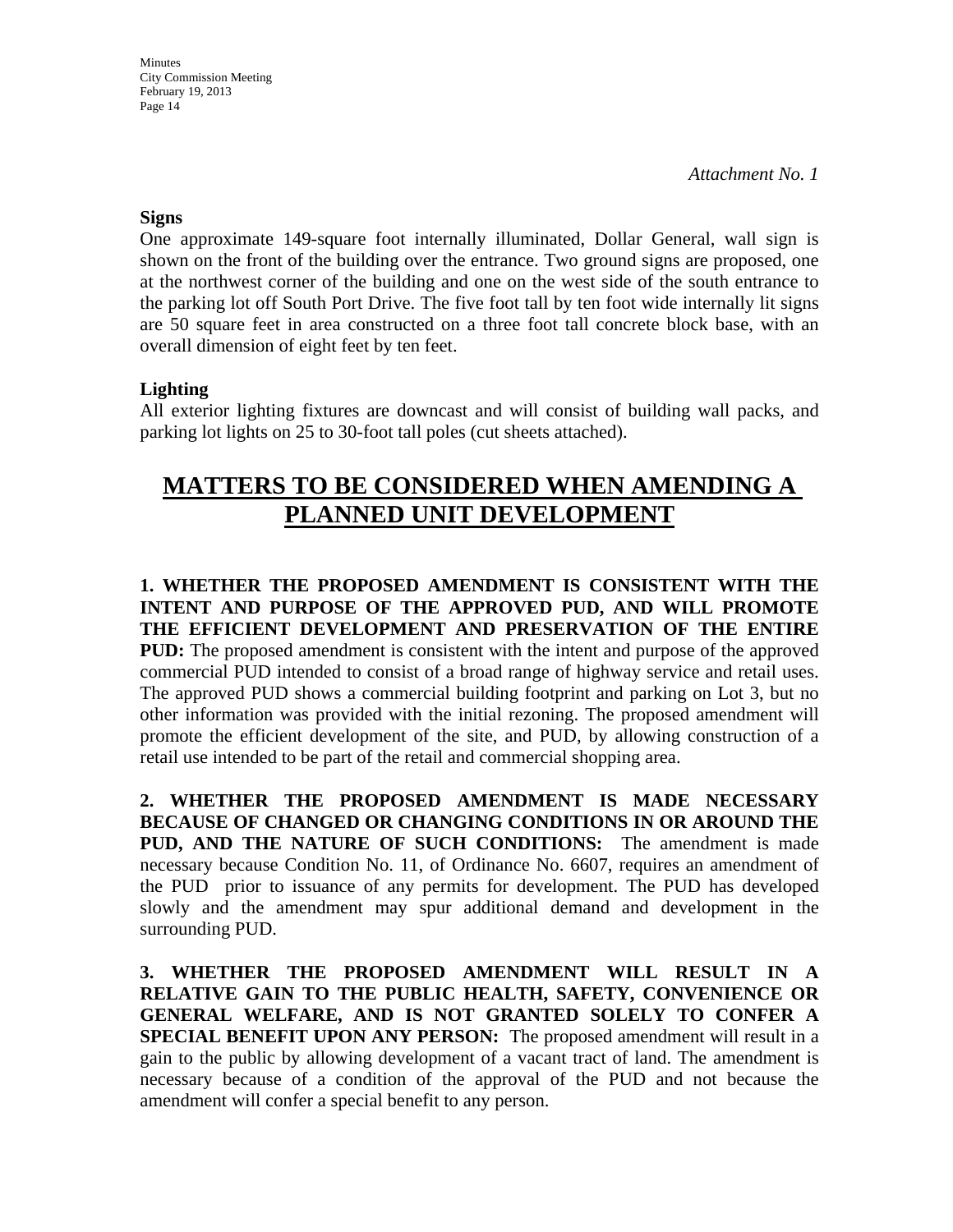# **ADDITIONAL MATTERS TO BE CONSIDERED WHEN AMENDING A PLANNED UNIT DEVELOPMENT**

**1. LANDSCAPING:** Landscaping is largely on Lot 3's perimeter and consists of evergreen and shade trees, evergreen and rose shrubs, and grass lawns. A lawn irrigation sprinkler system will be provided to maintain landscaped areas.

**2. SCREENING:** A six foot tall trash enclosure constructed of concrete block, painted to match the building, with steel frame gates will screen trash containers. An eight foot tall wood fence will screen HVAC units at the rear of the building**.**

**3. DRAINAGE:** The south part of the site drains to the south to an existing storm water inlet on South Port Drive and connects to an underground storm water pipe in a drainage easement on the east side of Lot 3. Storm water flows underground to an existing 48-inch concrete pipe that drains to the north to the Blue River. The north part of the site will drain to a proposed storm water inlet to be constructed in the 48-inch concrete pipe.

The dedicated drainage easement along the east side of Lot 3 will be vacated and dedicated as a utility easement in order to allow the parking lot surfacing, which would not be allowed in the drainage easement. A petition was submitted to the Public Works Department to vacate the drainage easement and dedicate a utility easement in which the underground storm water pipe is located. The Public Works Department does not oppose the vacation and dedication, which is subject to a public notice and public hearing process conducted by the City Commission.

**4. CIRCULATION:** The existing street system provides an internal circulation plan which is safe, convenient and efficient for movement of goods, motorists, and pedestrians. Conflicts between motorists and pedestrians are minimized.

Public Access. Pedestrians are, or will be, accommodated by sidewalks that will be constructed throughout the development located along one side of streets, as the development builds out.

As a part of Lot 3 development, public sidewalk will be constructed in South Port Drive right-of-way to the south of Lot 3, with a pedestrian connection from the public sidewalk to an internal pedestrian sidewalk on the south and east side of the building, which leads to the front door.

Traffic. In 2006, a Traffic Report was submitted and accepted by the City Engineer. Access to the development is from U.S.-24 Highway onto a main entry drive to the internal streets of the development, which connect to the east and west of the PUD. Major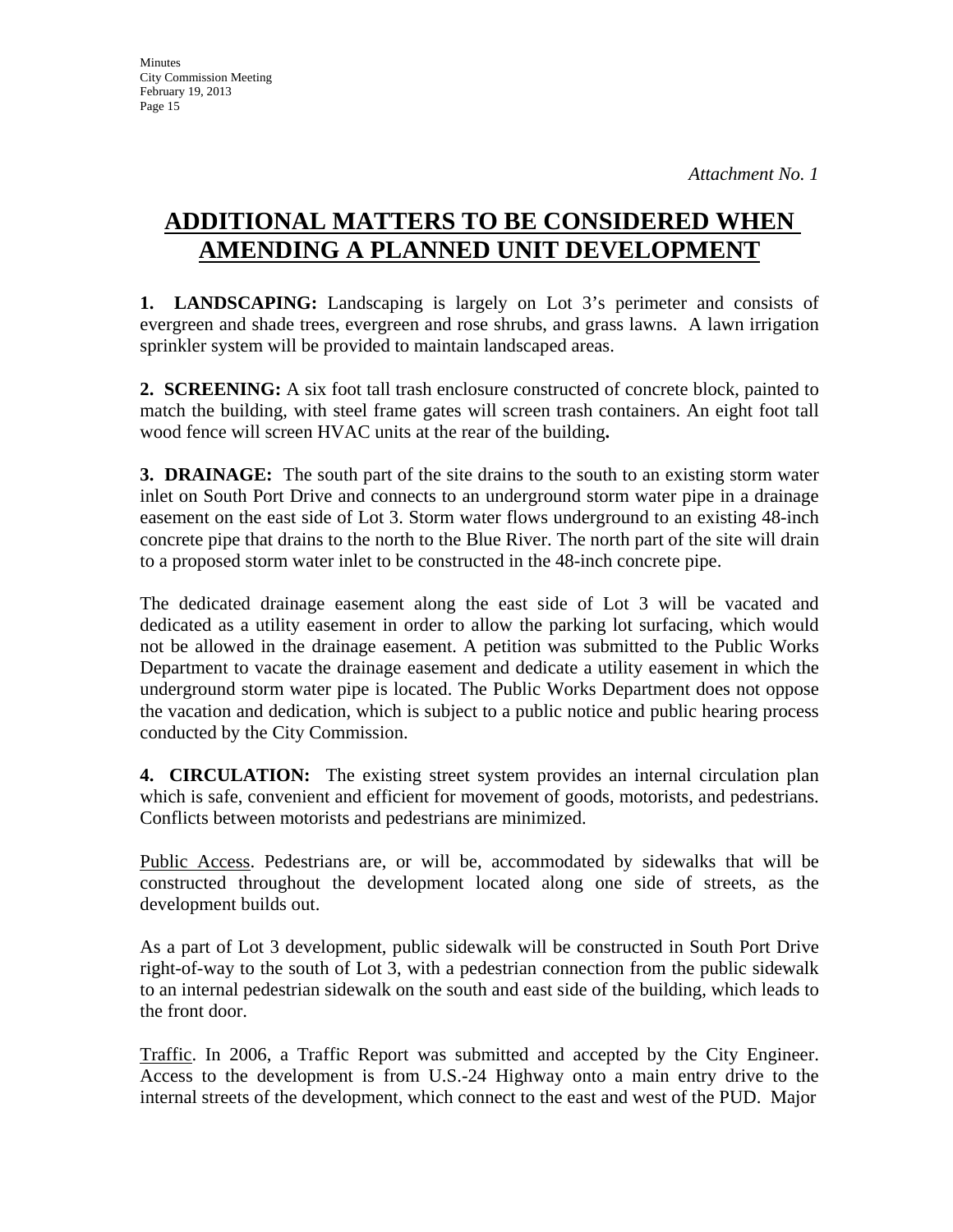highway improvements including left turning lanes, a traffic signal and closure of two existing median crossings, were constructed.

Off-Street Parking. Thirty off-street parking spaces are required and 30 are provided.

**5. OPEN SPACE/LANDSCAPED AND COMMON AREA:** No common area is proposed. Landscaped space is approximately 30% of the site's coverage.

**6. CHARACTER OF THE NEIGHBORHOOD:** The highway corridor is a service commercial neighborhood characterized primarily by individual building sites. Open sales display lots of vehicles and equipment are a common feature of the corridor.

# **MATTERS TO BE CONSIDERED WHEN REZONING**

**1. EXISTING USE:** Lot 3 is a vacant commercial tract of land.

**2. PHYSICAL AND ENVIRONMENTAL CHARACTERISTICS:** Lot 3 is a flat rectangular shaped tract of land with frontage on three public rights-of-way. The north lot line is along U.S.-24 Highway. The west and south lot lines are along South Port Drive. Access is prohibited onto U.S.-24 Highway. The existing grade of the site is at 1014-feet.

Lot 3 is shown on adopted Flood Insurance Rate Map (FIRM) Panel 359 of 500, dated July 6, 2010, and in the 0.2% annual chance flood plain (500-year) and 1% (100-year) flood plains, Base Flood Elevation (BFE) 1008.50-feet National Geodetic Vertical Datum (NGVD) .

Lot 3 is also shown on the Preliminary FIRM for Riley County, undated Panel 359 of 500, Zone AE, BFE 1014-feet (NGVD). Preliminary FIRMS are expected to be adopted in 2013-2014 time period. For future compliance with flood plain elevation requirements, the lowest enclosed floor will be constructed one-foot above BFE, or at 1015.25-fee (NGVD), as noted on the Sheet C-1.

## **3. SURROUNDING LAND USE AND ZONING:**

**(a.) NORTH:** U.S.-24 Highway, cultivated agricultural field, highway service commercial and retail uses, and undeveloped tract (future Heritage Square North); Pottawatomie County CH, Highway & Commercial Corridor District.

**(b.) SOUTH:** Railroad; agricultural fields, Kansas River; Pottawatomie County A-1, General Agriculture District.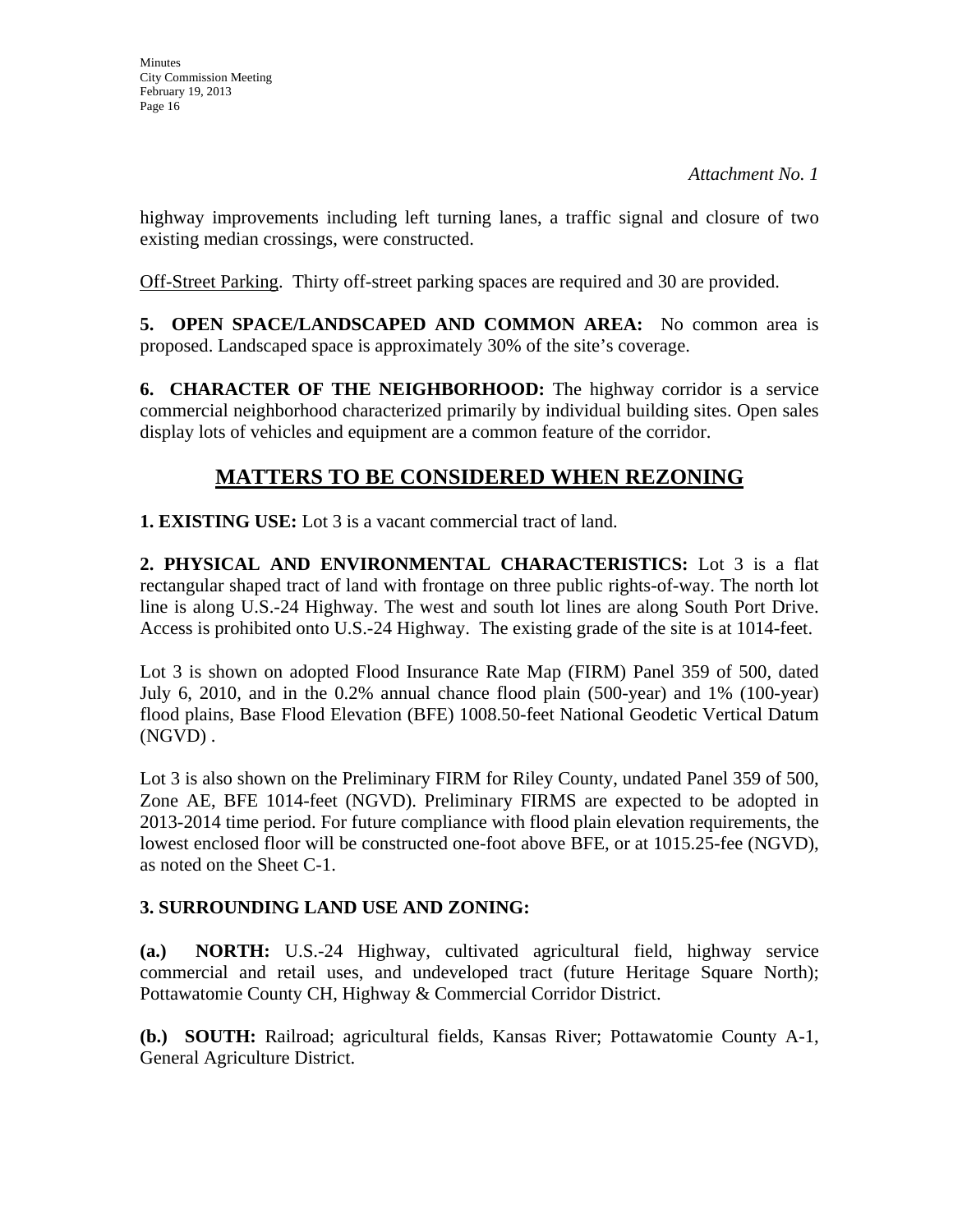**(c.) EAST:** Highway service commercial and retail uses; Pottawatomie County CH, Highway & Commercial Corridor District.

**(d.) WEST:** Furniture sales, storage units, and similar highway service commercial and retail uses, livestock sales; Pottawatomie County CH, Highway & Commercial Corridor District.

## **4. GENERAL NEIGHBORHOOD CHARACTER:** See above under **No. 6, CHARACTER OF THE NEIGHBORHOOD**.

**5. SUITABILITY OF SITE FOR USES UNDER CURRENT ZONING:** Lot 3 is suitable for commercial development for the uses under the current zoning, as approved with the Preliminary Development Plan, subject to Condition No. 11, Ordinance No. 6607.

**6. COMPATIBILITY OF PROPOSED DISTRICT WITH NEARBY PROPERTIES AND EXTENT TO WHICH IT MAY HAVE DETRIMENTAL AFFECTS:** Minimal impact on adjacent commercial property in the Heritage Square South PUD with respect to light, noise, and traffic is anticipated. Lot 3 is intended to develop as a commercial lot in a manner similar to other commercial sites in the PUD.

The Preliminary PUD shows a building footprint with the rear of the building facing the exiting street (South Port Drive), and the sides of the building parallel to U.S.-24 Highway and an internal street (South Port Drive), with store front oriented to an internal east facing façade, parking lot and building site. The proposed building's storefront will face U.S.-24 Highway, its west side parallel to the exit street (South Port Drive) to U.S.-24 Highway, the east side towards an internal driving aisle and future building site to the east, and rear of the building facing an internal street (South Port Drive). The change in orientation should not have a negative effect on the businesses to the south that are separated from Lot 3 by a public street. Trash containers and HVAC will be screened. Facing the proposed building towards a major highway is more compatible than having the rear of the building facing the main entrance and exit to the PUD, as shown on the Preliminary PUD.

**7. CONFORMANCE WITH COMPREHENSIVE PLAN:** The Future Land Use Map for the Northeast Planning Area of the Manhattan Urban Area Comprehensive Plan designates the site as Community Commercial (CC). The Comprehensive Plan also reflects the land use designation of the US 24 Corridor Plan developed by Pottawatomie County. The site is also subject to the US 24 Corridor Special Planning Area Policies in the Comprehensive Plan.

The existing PUD was found to conform to the Comprehensive Plan in 2006. The proposed PUD amendment conforms to the Manhattan Urban Area Comprehensive Plan.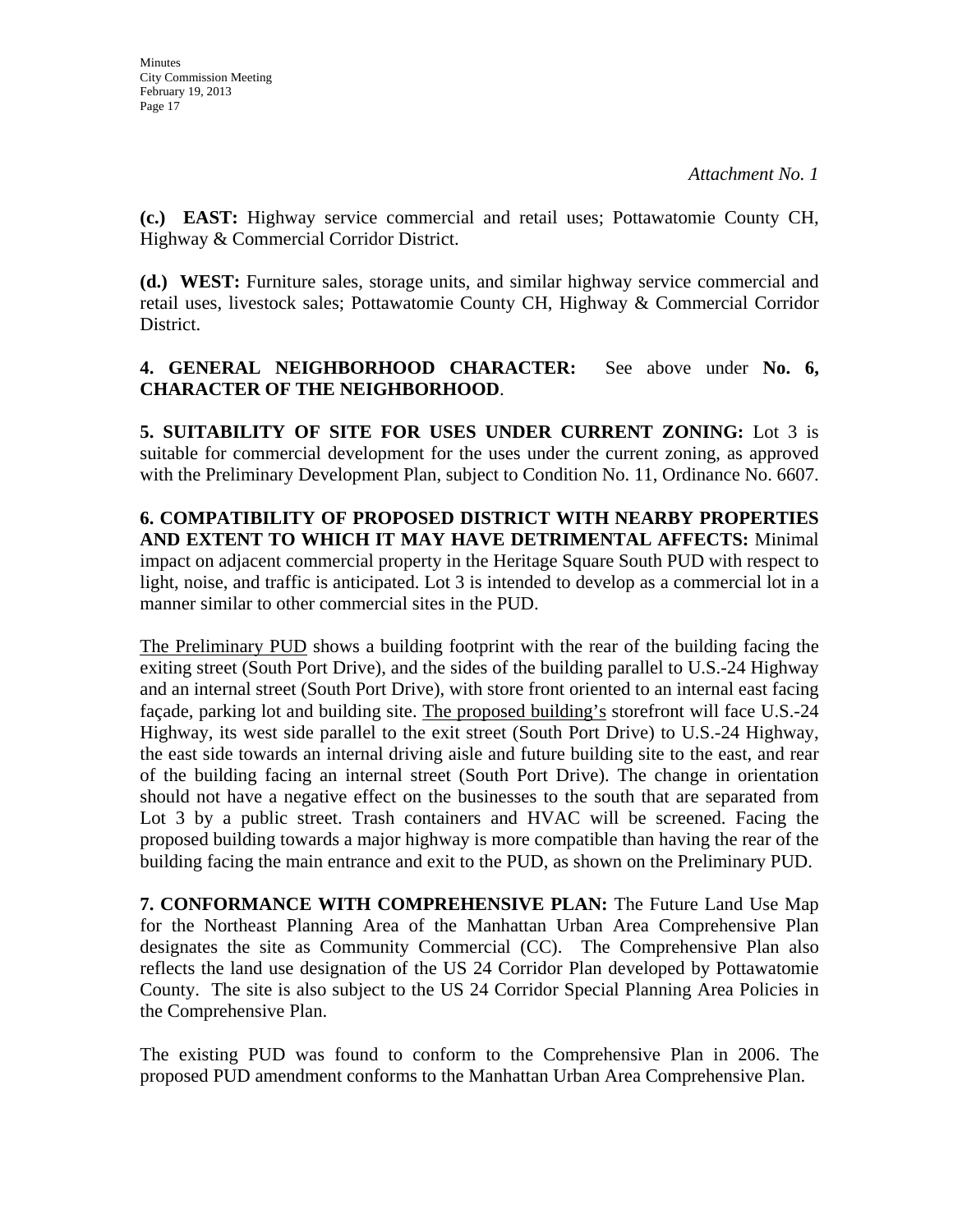#### **8. ZONING HISTORY AND LENGTH OF TIME VACANT AS ZONED:**

- June 29, 2006: City of Manhattan receives requests for island annexation of the proposed Heritage Square North and Heritage Square South tracts from Roger Schultz and Rob Eichman.
- July 11, 2006: City Commission approves Resolution Nos. 071106-H & I, requesting the Board of Pottawatomie County Commissioners to make positive findings regarding the requested island annexation of Heritage Square North and Heritage Square South.
- July 27, 2006: Board of Pottawatomie County Commissioners makes positive findings regarding the island annexations of Heritage Square North and Heritage Square South.
- August 15, 2006: City Commission approves first reading of ordinances annexing Heritage Square North and Heritage Square South; and, approves Resolution No. 081506-A, requesting the Board of Pottawatomie County Commissioners to make positive findings regarding the island annexation of that portion of the US 24 rights-of-way that adjoins Heritage Square.
- August 18, 2006: City of Manhattan receives Consent to Annexation from the Kansas Department of Transportation for that portion of the U.S.-24 Highway right-of-way that adjoins Heritage Square South, consisting of 6.791 acres.
- August 21, 2006: Board of Pottawatomie County Commissioners makes positive findings regarding the island annexation of that portion of U.S.-24 Highway rights-of-way that adjoins Heritage Square South.
- October 16, 2006; Manhattan Urban Area Planning Board holds public hearing and recommends approval (7-0), of the rezoning the proposed Heritage Square South and the U.S.-24 Highway -of-way from County - CH, Highway & Commercial Corridor District, to PUD, Commercial Planned Unit Development District.
- November 7, 2006 City Commission approved first reading of an ordinance annexing the 6.8-acre portion of the U.S.-24 Highway right-of-way adjoining the Heritage Square South development; and, approved first reading of an ordinance rezoning the proposed Heritage Square South development and the adjoining portion of U.S.-24 Highway rightof-way, to PUD, Planned Unit Development District.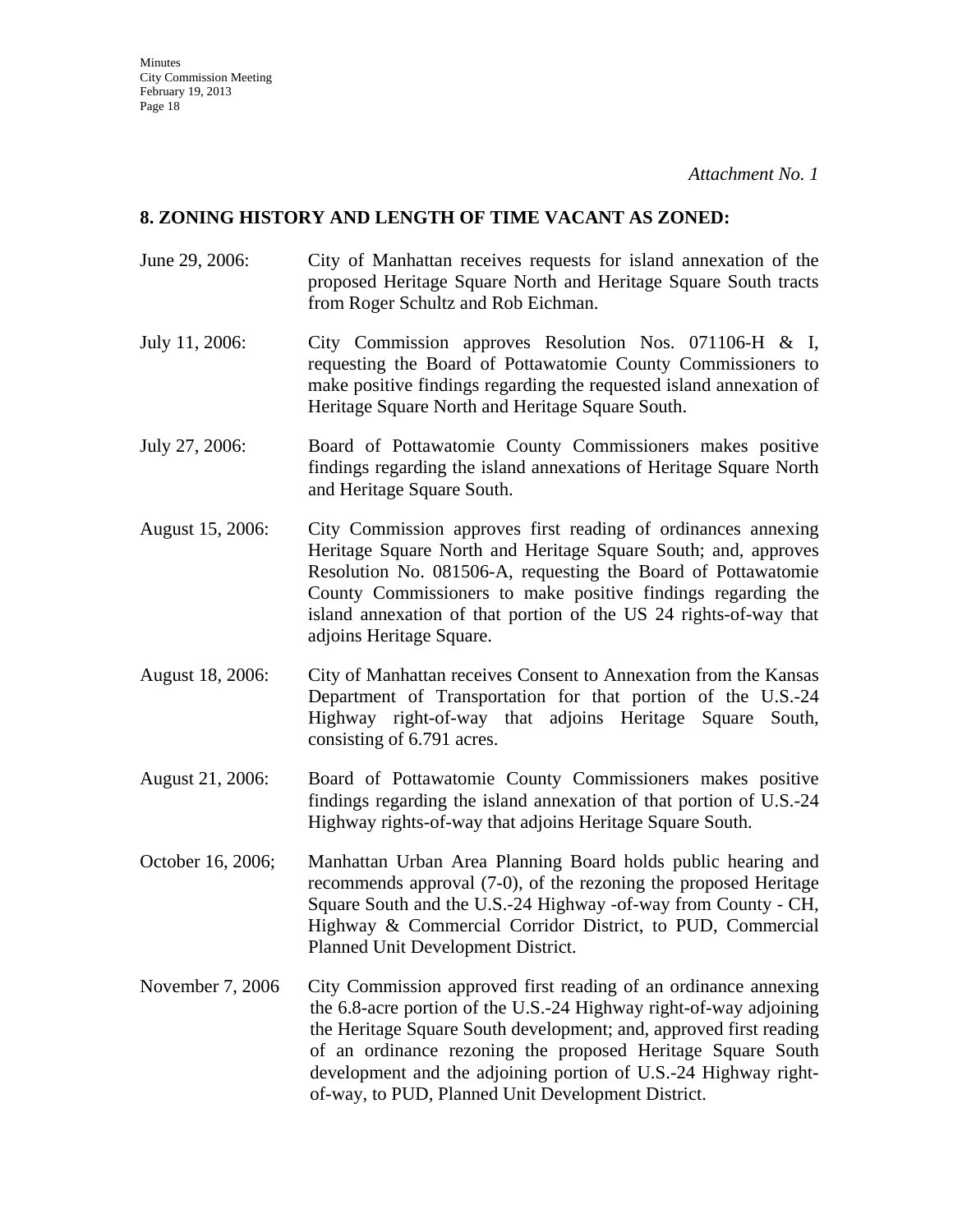#### *Attachment No. 1*

- February 6, 2007 City Commission approves Ordinance No. 6606 annexing proposed Heritage Square North, proposed Heritage Square South and the 6.8-acre portion of the U.S.-24 Highway rights-of-way that adjoins Heritage Square South; and, approved Ordinance No.6607 rezoning the Heritage Square South and the adjoining portion of U.S.-24 Highway right-of-way, to PUD, Commercial Planned Unit Development District.
- March 5, 2007 Manhattan Urban Area Planning Board approves the Final Development Plan (Lots 1, 6, and 9) and Final Plat of the Heritage Square South Addition (Lots 1-10).
- March 15, 2007 City Commission accepts the easements and rights-of-way as shown on the Final Plat of Heritage Square South Addition.
- July 17, 2007 City Commission approves first reading of an ordinance renaming Heritage South Road to South Port Road, and Heritage Square Drive to South Port Drive, in Heritage Square South P.U.D. Addition.
- August 14, 2007 City Commission approves Ordinance No. 6651 renaming Heritage South Road to South Port Road, and Heritage Square Drive to South Port Drive, in Heritage Square South P.U.D. Addition.

Tractor Supply, Heritage Commons, and Fastenal were built in 2007.

**9. CONSISTENCY WITH INTENT AND PURPOSE OF THE ZONING ORDINANCE:** The intent and purpose of the Zoning Regulations is to protect the public health, safety, and general welfare; regulate the use of land and buildings within zoning districts to assure compatibility; and to protect property values. The PUD Regulations are intended to provide a maximum choice of living environments by allowing a variety of housing and building types; a more efficient land use than is generally achieved through conventional development; a development pattern that is in harmony with land use density, transportation facilities and community facilities; and a development plan which addresses specific needs and unique conditions of the site which may require changes in bulk regulations or layout.

The proposed PUD amendment is consistent with Ordinance No. 6607, and the approved PUD, the Manhattan Zoning Regulations, and PUD requirements of the Manhattan Zoning Regulations. The amendment process is required before development of Lot 3 can proceed. The amendment process insures the PUD conforms to the requirements of all regulations.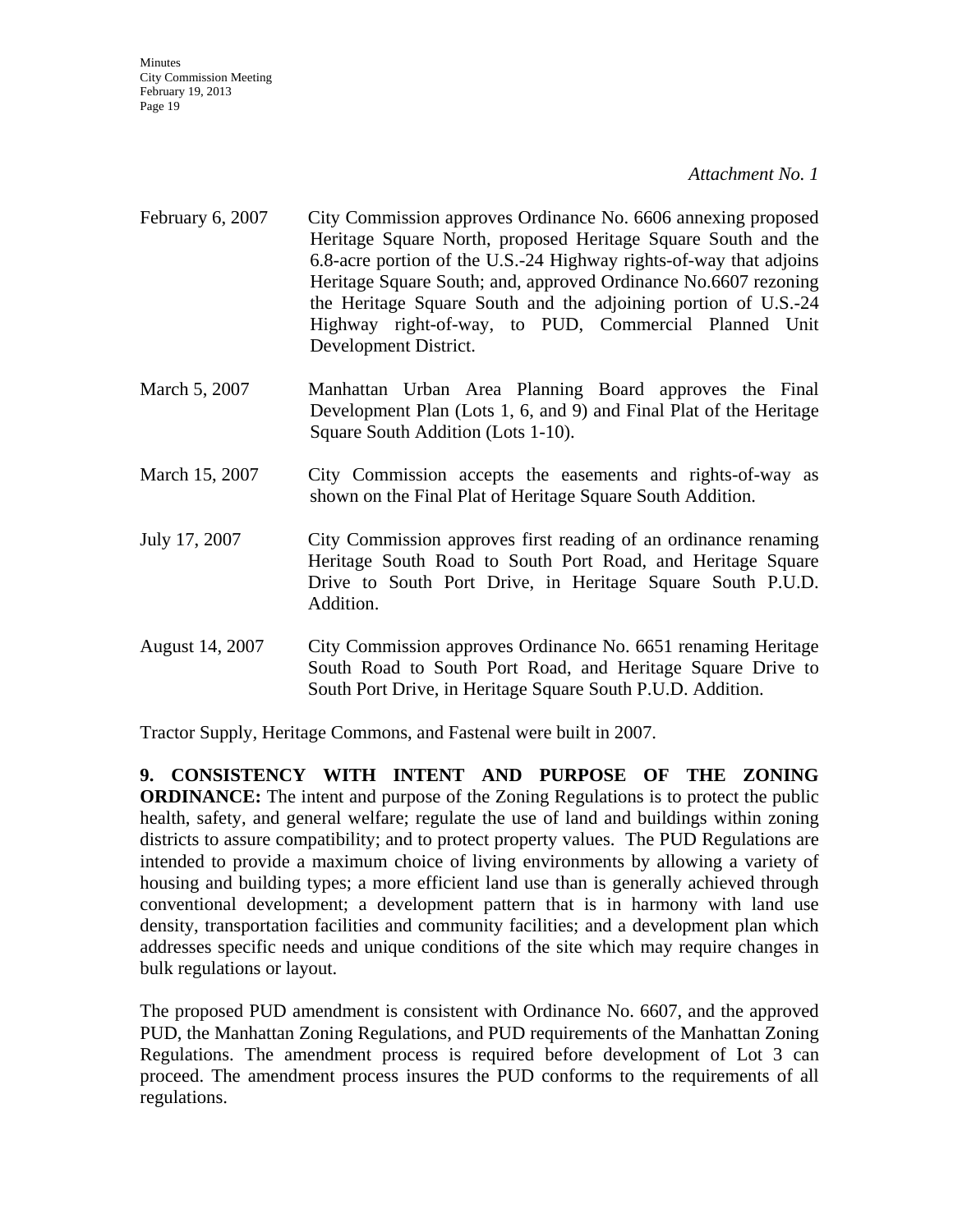Lot 3 is shown of the Preliminary Flood Plain maps in the 100 Year Flood Plain. The lowest enclosed floor will be elevated to at least one-foot above the proposed BFE to conform to future flood plain requirements.

**10. RELATIVE GAIN TO THE PUBLIC HEALTH, SAFETY AND WELFARE THAT DENIAL OF THE REQUEST WOULD ACCOMPLISH, COMPARED WITH THE HARDSHIP IMPOSED UPON THE APPLICANT:** There appears to be no gain to the public that denial would accomplish. Denial of the rezoning may be a hardship to the owner.

**11. ADEQUACY OF PUBLIC FACILITIES AND SERVICES:** Adequate street, sanitary sewer, and water services are available to serve the development.

The dedicated drainage easement along the east side of Lot 3 will be vacated and dedicated as a utility easement in order to allow the parking lot surfacing, which would not be allowed in the drainage easement. A petition was submitted to the Public Works Department to vacate the drainage easement and dedicate a utility easement in which the underground storm water pipe is located. The Public Works Department does not oppose the vacation and dedication, which is subject to a public notice and public hearing process conducted by the City Commission.

**12. OTHER APPLICABLE FACTORS:** There are no other applicable factors.

**13. STAFF COMMENTS:** All provisions of Ordinance No. 6607 that are not in conflict with this amendment shall remain in force.

City Administration recommends approval of the proposed amendment of Ordinance No. 6607, and the approved Preliminary Development Plan of Lot 3, Heritage Square South Commercial Planned Unit Development, to be known as the Final Development Plan of Lot 3, Heritage Square South Commercial Planned Unit Development.

# **ALTERNATIVES:**

1. Recommend approval of the proposed amendment of Ordinance No. 6607 and the approved Preliminary Development Plan of Lot 3, Heritage Square South Commercial Planned Unit Development, to be known as the Final Development Plan of Lot 3, Heritage Square South Commercial Planned Unit Development, stating the basis for such recommendation.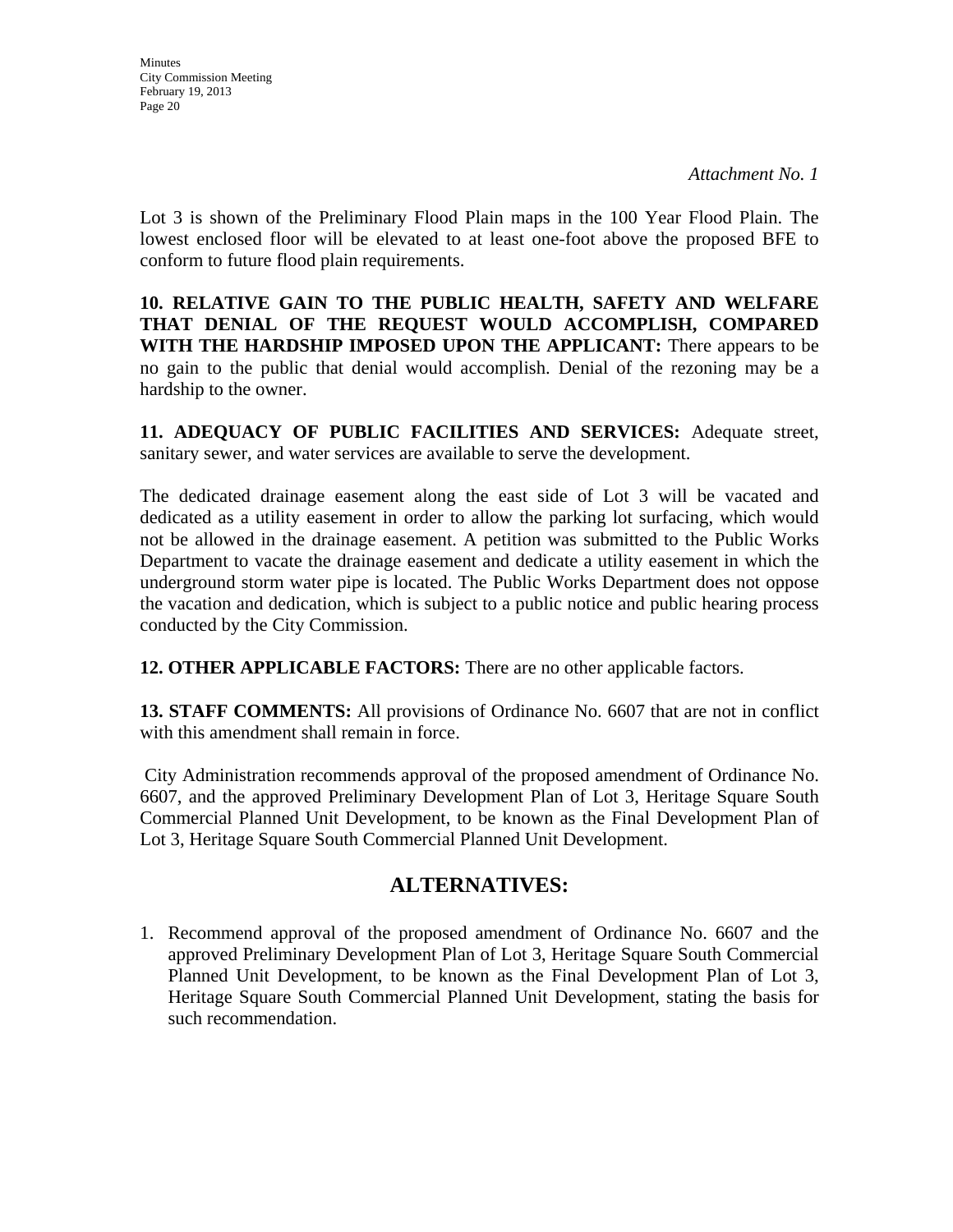- 2. Recommend approval of the proposed amendment of Ordinance No. 6607 and the approved Preliminary Development Plan of Lot 3, Heritage Square South Commercial Planned Unit Development, to be known as the Final Development Plan of Lot 3, Heritage Square South Commercial Planned Unit Development, stating the basis for such recommendation.
- 3. Recommend denial of the proposed amendment of Ordinance No. 6607 and the approved Preliminary Development Plan of Lot 3, Heritage Square South Commercial Planned Unit Development, to be known as the Final Development Plan of Lot 3, Heritage Square South Commercial Planned Unit Development, stating the specific reasons for denial.
- 4. Table the proposed Amendment to a specific date, for specifically stated reasons.

# **POSSIBLE MOTION:**

The Manhattan Urban Area Planning Board recommends approval of the proposed amendment of Ordinance No. 6607 and the approved Preliminary Development Plan of Lot 3, Heritage Square South Commercial Planned Unit Development, to be known as the Final Development Plan of Lot 3, Heritage Square South Commercial Planned Unit Development, based on the findings in the Staff Report.

**PREPARED BY:** Steve Zilkie, AICP, Senior Planner **DATE:** January 17, 2013. 13003}SR}PUDAmendmentLot3HeritageSqSouth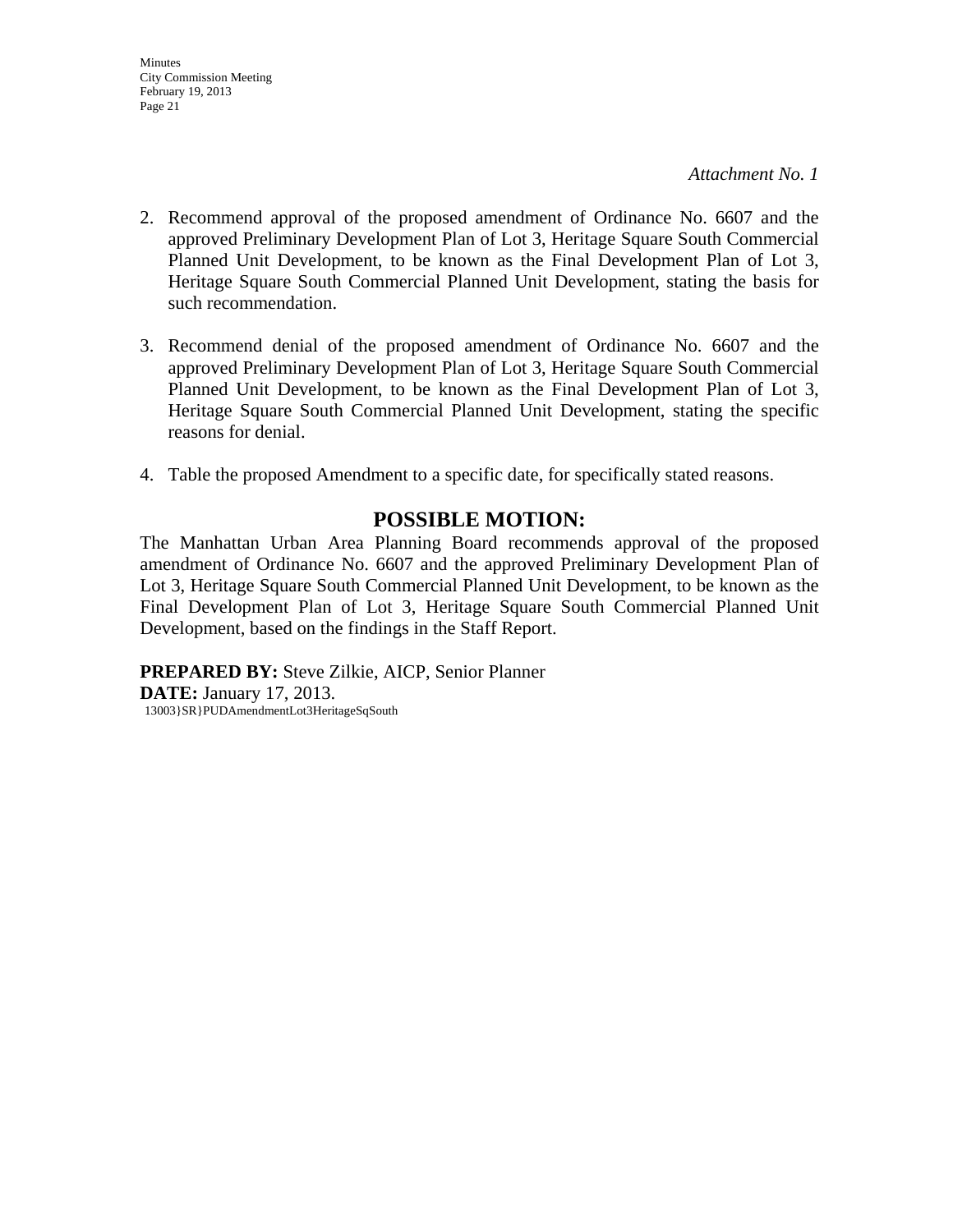

**INTER-OFFICE MEMORANDUM**

**DATE: January 25, 2013 TO: Manhattan Urban Area Planning Board MEETING DATE: February 4, 2013 FROM: Steve Zilkie, AICP, Senior Planner RE: Amend Manhattan Zoning Regulations, Article IV, District Regulations, to Add Cultural Facility as a Permitted Use in the C-3, Aggieville Business District; C-4, Central Business District; and, C-5, Highway Service Commercial District** 

#### **BACKGROUND**

The term Cultural Facility is defined in the Manhattan Zoning Regulations and means,

"A facility operated by a non-profit organization for the providing of activities of a historic, educational, or cultural nature, such as museums, art galleries, or performing arts."

Cultural Facility is a Permitted Use in the C-1, Restricted Business District, and was added to the Manhattan Zoning Regulations to allow the Manhattan Arts Center at 1520 Poyntz Avenue. Cultural Facility is not listed as a Permitted or Conditional Use in any other zoning district. However, the term "Museums" is listed as a Permitted Use in the Ordinance creating the Downtown Entertainment District Commercial PUD, specifically for the Discovery Center.

Mid-West Educational Center Inc, dba Wonder Workshop (*letter attached*), a non-profit children's museum, contacted City Administration about establishing Wonder Workshop at 506 S.  $4<sup>th</sup>$  Street, which is on the south part of the Bethel A.M.E. Church's property. Wonder Workshops' location is proposed in a residential designed structure, which at one time was pastor's home. The church and Wonder Workshop's proposed location are zoned C-5, Highway Service Commercial District.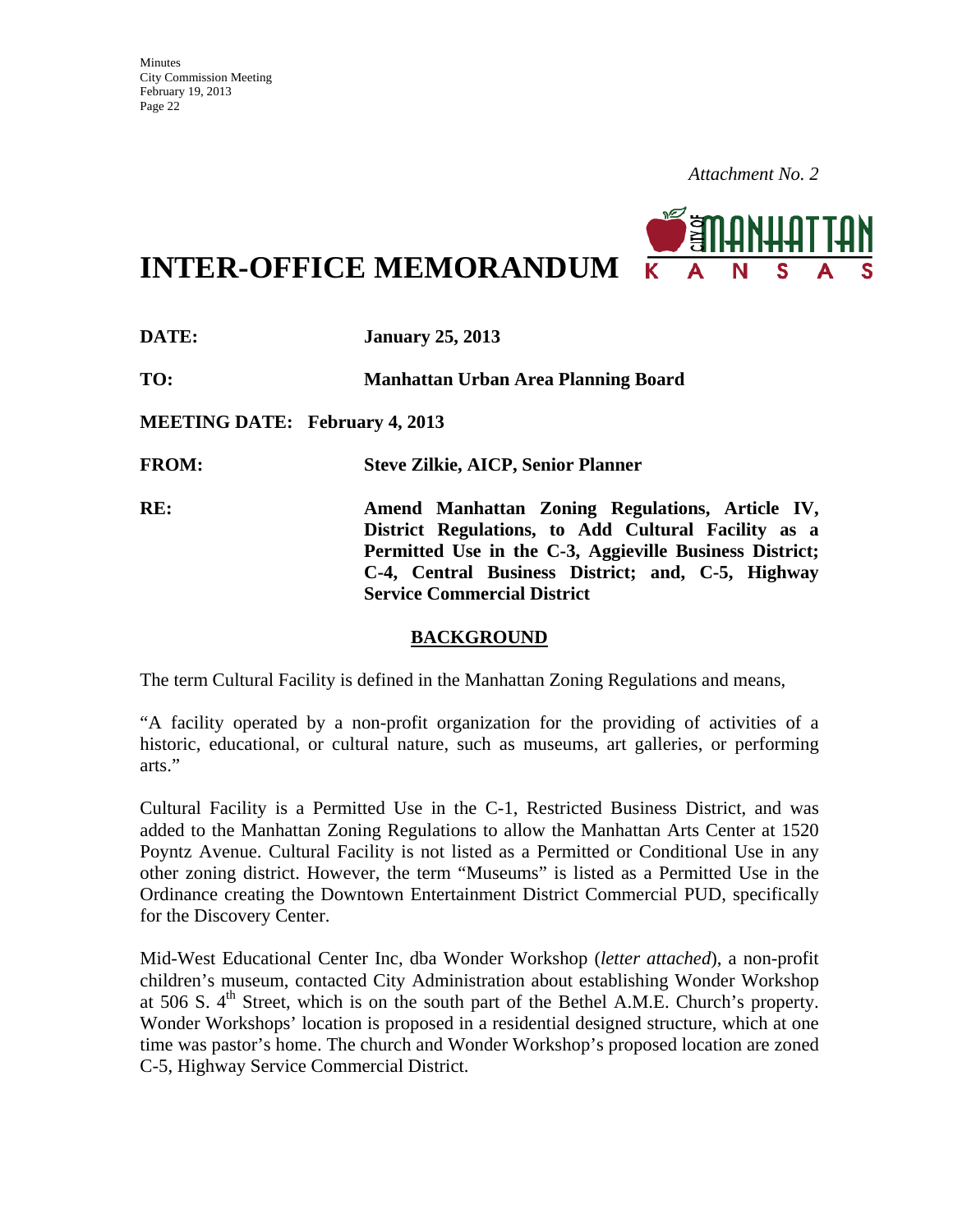No Permitted Use or Conditional Use in C-5 District was applicable to Wonder Workshop. To facilitate Wonder Workshop establishing a non-profit museum at 506 S.  $4<sup>th</sup>$ Street, City Administration recommended a text amendment to add Cultural Facility as Permitted Use in the C-5 District.

Until this request, no inquiry has been made to allow cultural facilities in other zoning districts other than C-1. Since 2003, the Comprehensive Plan has noted "cultural" uses as appropriate in the Central Core land use category (Central Core designation is shown for the Aggieville and Downtown areas). Central Core areas described in the Comprehensive Plan include the C-3 and C-4 Districts. Because Cultural Facility is not listed as a use in either zone, and because the Central Core category is an area in which cultural activities should locate, City Administration added Cultural Facility to the text amendment request and proposed the term added as a Permitted Use in the C-3 and C-4 Districts.

# **AMENDMENTS TO THE TEXT OF THE ZONING REGULATIONS**

When a proposed amendment results in a change to the text of the Zoning Regulations, the report from the Planning Staff shall contain a statement as to the nature and effect of the proposed amendment, and determinations as to the following:

## **WHETHER SUCH CHANGE IS CONSISTENT WITH THE INTENT AND PURPOSE OF THE ZONING REGULATIONS**

The general intent and purpose of the Zoning Regulations is to protect the public health, safety, and general welfare; regulate the use of land and buildings within zoning districts to assure compatibility; and protect property values.

The intent of the C-3, C-4, and C-5 Districts (*District regulations attached*) are:

C-3. Aggieville Business District. This district is designed to provide for a relatively broad range of retail shopping facilities and services which primarily consist of specialty shops and stores.

C-4. Central Business District. This district is the primary commercial center of the community and is designed to provide for a broad range of retail shopping facilities, services, and cultural activities.

C-5. Highway Service Commercial District. This district is designed to provide for businesses offering accommodations, supplies, or services to motorists, and for certain specialized activities which require access to major streets and highways.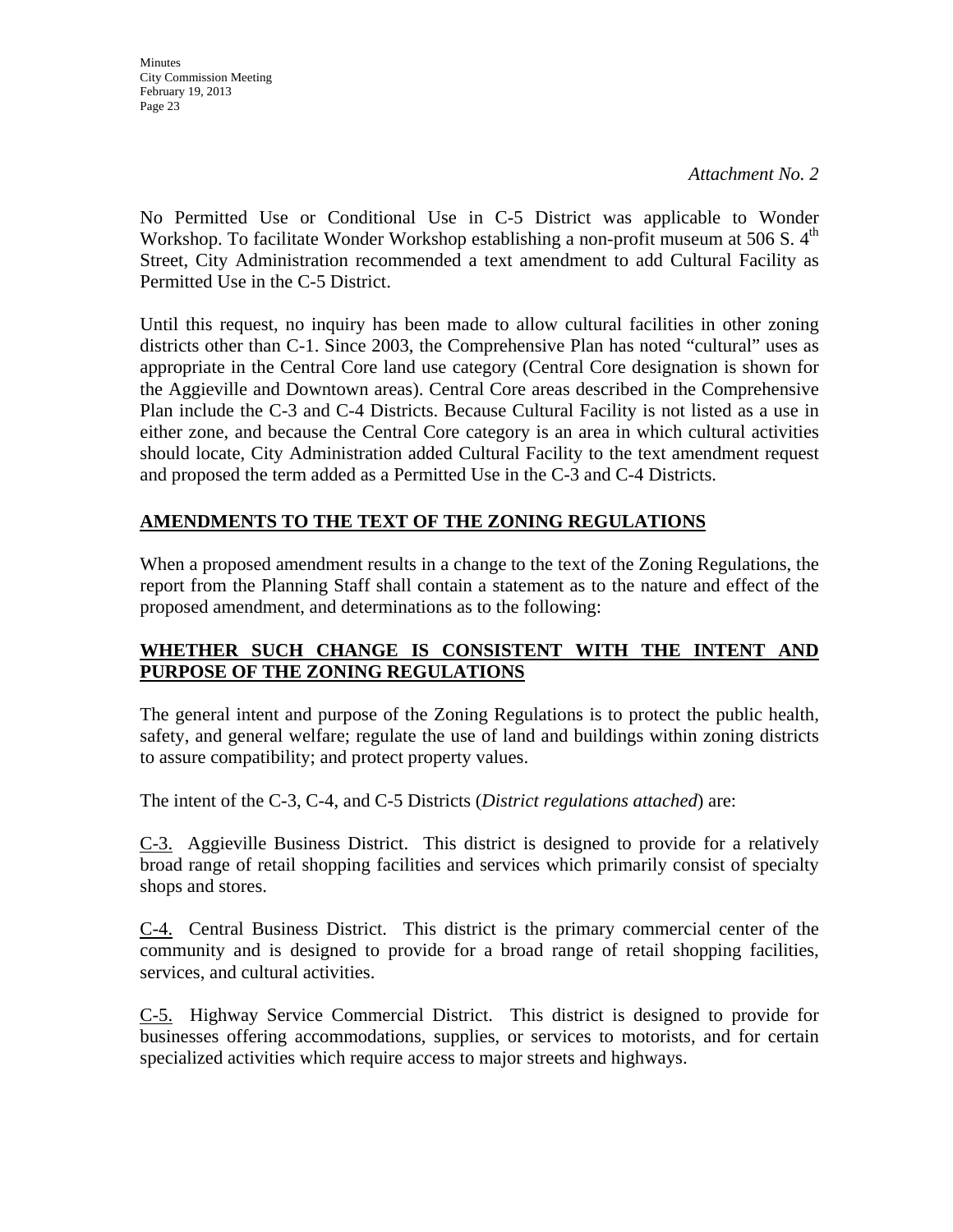#### *Attachment No. 2*

The proposed text amendment is consistent with the general intent and purposes of the Zoning Regulations and adds a land use to allow a broader opportunity for locations within zoning districts. The addition of Cultural Facility in the C-3, C-4, and C-5 Districts expand opportunities to benefit the public welfare, while requiring the land use to meet the district requirements for lot size, off-street parking and other regulations applicable to all permitted uses. There does not appear to be any essential characteristic about a Cultural Facility, which would adversely affect property values in any of the three commercial zoning districts.

The C-3 and C-4 Districts are described in the Comprehensive Plan as the Central Core commercial, civic and cultural areas in the City. The proposed amendment to add Cultural Facility is consistent with the intent of C-3 and C-4 Districts. The C-5 District offers specialized activities, some of which include entertainment value. Locating "museums, art galleries, or performing arts" centers along major streets is consistent with the general character of the C-5 District, intended to serve the motoring public.

### **AREAS WHICH ARE MOST LIKELY TO BE DIRECTLY AFFECTED BY SUCH CHANGE AND IN WHAT WAY THEY WILL BE AFFECTED**

C-3 and C-4 districts located in the Aggieville and Downtown areas, respectively. The C-3 and C-4 Districts are unique zones found only in the two commercial areas in which they are located. The C-5 District, however, is located along major streets including Ft. Riley Boulevard from S.  $17<sup>th</sup>$  Street to the intersection of Seth Child Road and Ft. Riley Boulevard, and including the area in and around the Seth Child Road intersection. C-5 District extends to the north along Seth Child Road to the Anderson Avenue and Seth Child Road intersection area, and in the areas east of the southern part of Tuttle Creek Boulevard, and south of McCall Road.

A permitted use in C-5 is also a permitted use in the LM-SC, Light Manufacturing-Service Commercial District, which for development purposes, extends along the north and south sides of Ft. Riley Boulevard from  $17<sup>th</sup>$  street to the Depot.

No adverse affect on any of the zones is expected. Each zone will have expanded opportunities for cultural activities.

#### **WHETHER THE PROPOSED AMENDMENT IS MADE NECESSARY BECAUSE OF CHANGED OR CHANGING CONDITIONS IN THE AREAS AND ZONING DISTRICTS AFFECTED, OR IN THE CITY PLANNING AREA, GENERALLY, AND IF SO, THE NATURE OF SUCH CHANGED OR CHANGING CONDITIONS**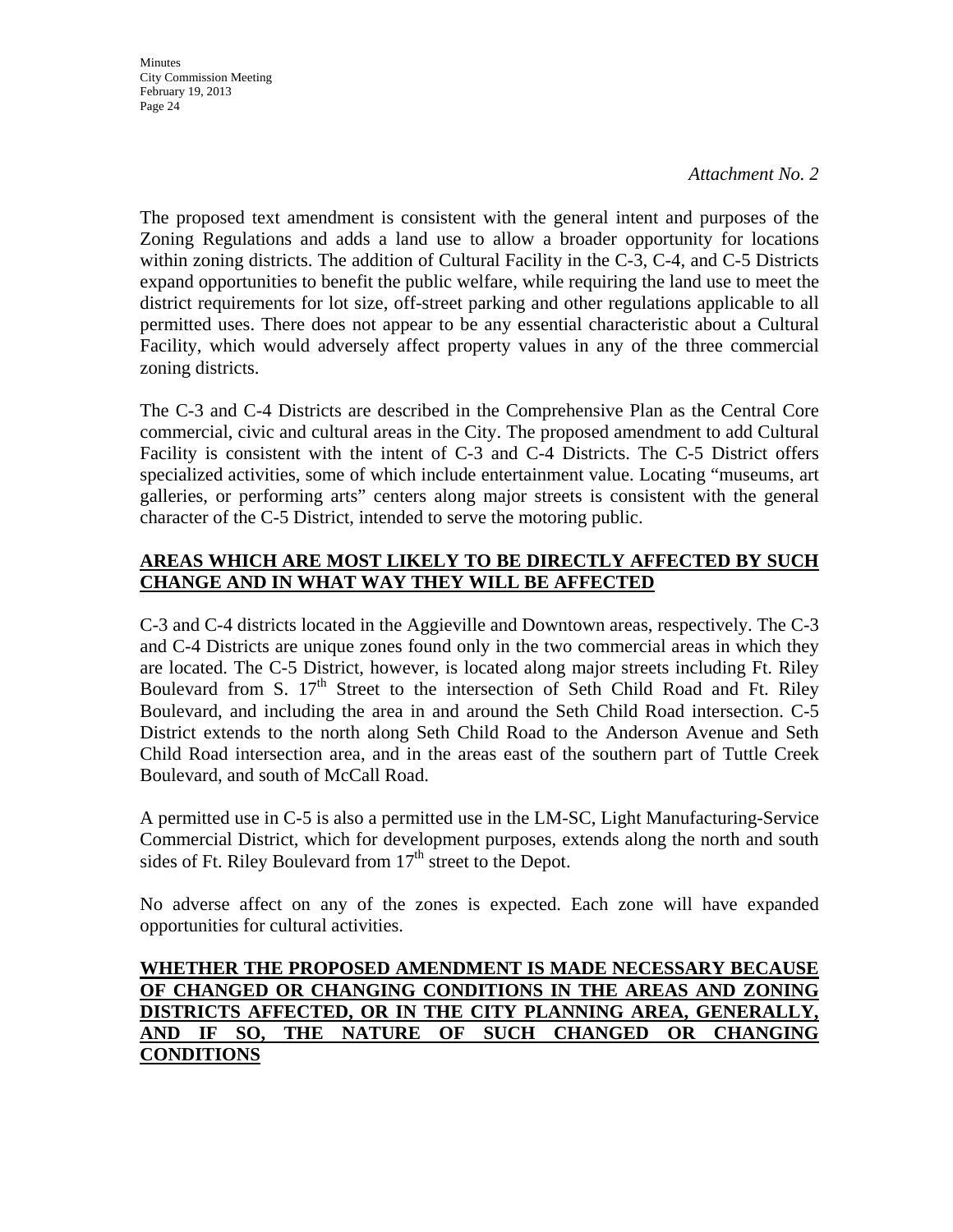The proposed location of Wonder Workshop, a Cultural Facility, as defined in the Manhattan Zoning Regulations cannot be accommodated in the C-5 District because Cultural Facility is not a use allowed in C-5 District. The C-3 and C-4 Districts are intended to allow cultural uses but the land use is not listed in either district and should be a permitted use in both districts.

## **WHETHER SUCH CHANGE IS CONSISTENT WITH THE INTENT AND PURPOSE OF THE POLICY AND GOALS AS OUTLINED IN THE ADOPTED COMPREHENSIVE PLAN OF THE CITY**

The Comprehensive Plan identifies areas zoned C-5 District as Community Commercial (CC), which is generally located at the intersection of one or more major arterial streets. C-5 District may also be located along major street corridors. Land uses in CC are primarily large national chains, grocery, apparel, lumber, appliances and other retail uses. Smaller complimentary uses include restaurants, computer stores, professional offices and health services. The C-5 District allows specific entertainment venues such as amusement parks, theaters, and bowling alleys. Cultural Facility does not appear to be inconsistent with the general nature of "entertainment" options available in C-5 District. With the CC designation located along major streets, the addition of Cultural Facility to C-5 District is in general conformance with the Comprehensive Plan. The proposed Wonder Workshop location is adjacent to the intersection of Ft. Riley Boulevard and S.  $4<sup>th</sup>$  Street, a major arterial street and collector street, respectively.

C-3 and C-3 Districts are categorized as Central Core and intended for cultural, civic, retail, professional office and financial land uses. The addition of Cultural Facility as a permitted use to both C-3 and C-4 districts conforms to the Comprehensive Plan.

### **ALTERNATIVES**

It appears the MUAPB has the following alternatives concerning the issue at hand. The Board may:

- 1. Recommend approval of the proposed amendment to the City Commission.
- 2. Recommend denial of the proposed amendment to the City Commission.
- 3. Modify the proposed amendment and forward the modifications, along with an explanation, to the City Commission.
- 4. Table the public hearing to a specific date, and provide further direction to City Administration.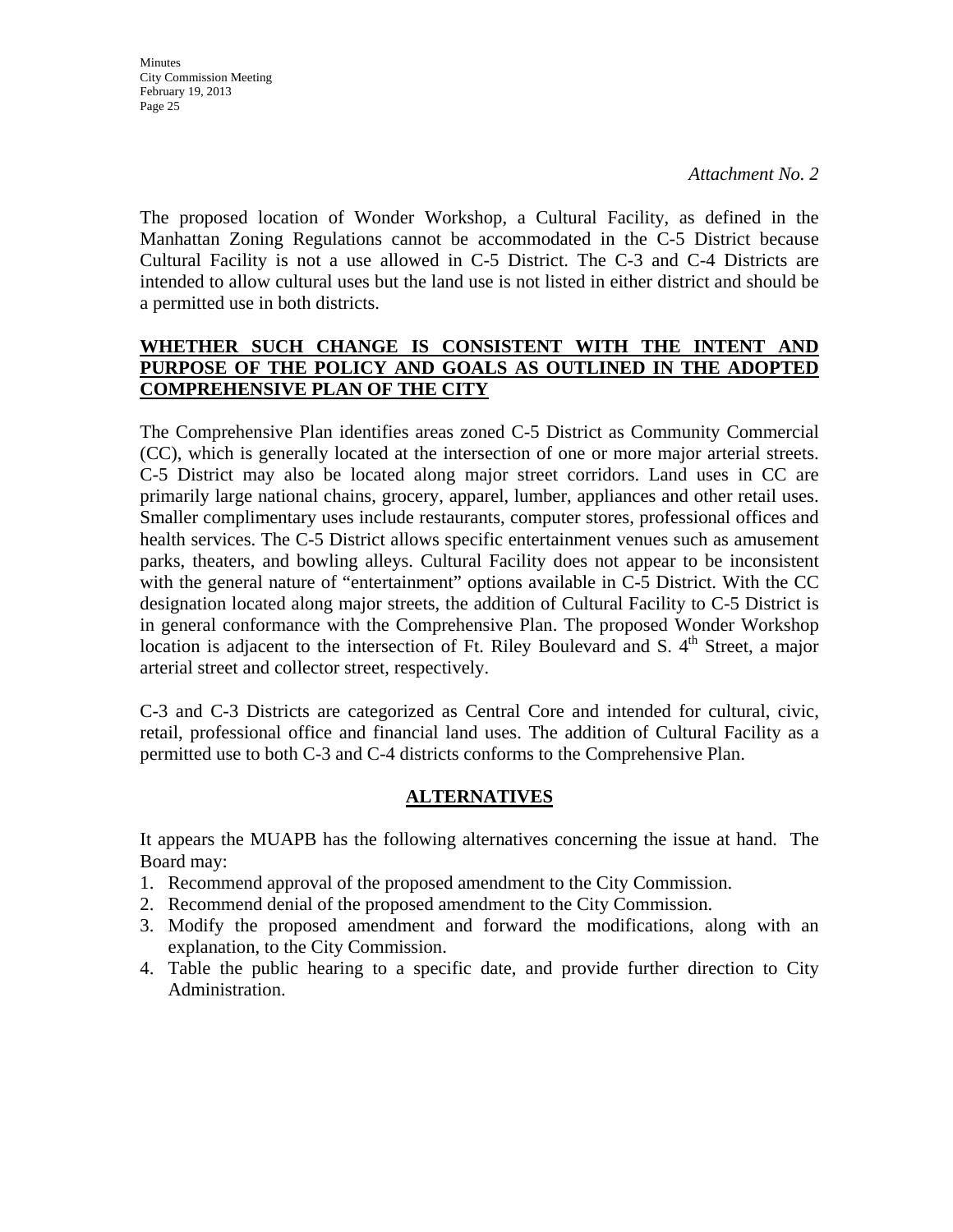*Attachment No. 2* 

#### **RECOMMENDATION**

City Administration recommends approval of the amendment to the Manhattan Zoning Regulations to amend Article IV, District Regulations, to add Cultural Facility as a permitted use to the C-3, Aggieville Business District; C-4, Central Business District; and, C-5, Highway Service Commercial District.

#### **POSSIBLE MOTION**

The Manhattan Urban Area Planning Board recommends approval of the amendment to the Manhattan Zoning Regulations to amend Article IV, District Regulations, to add Cultural Facility as a permitted use to the C-3, Aggieville Business District; C-4, Central Business District; and, C-5, Highway Service Commercial District, based on the findings in the Staff Memorandum.

13008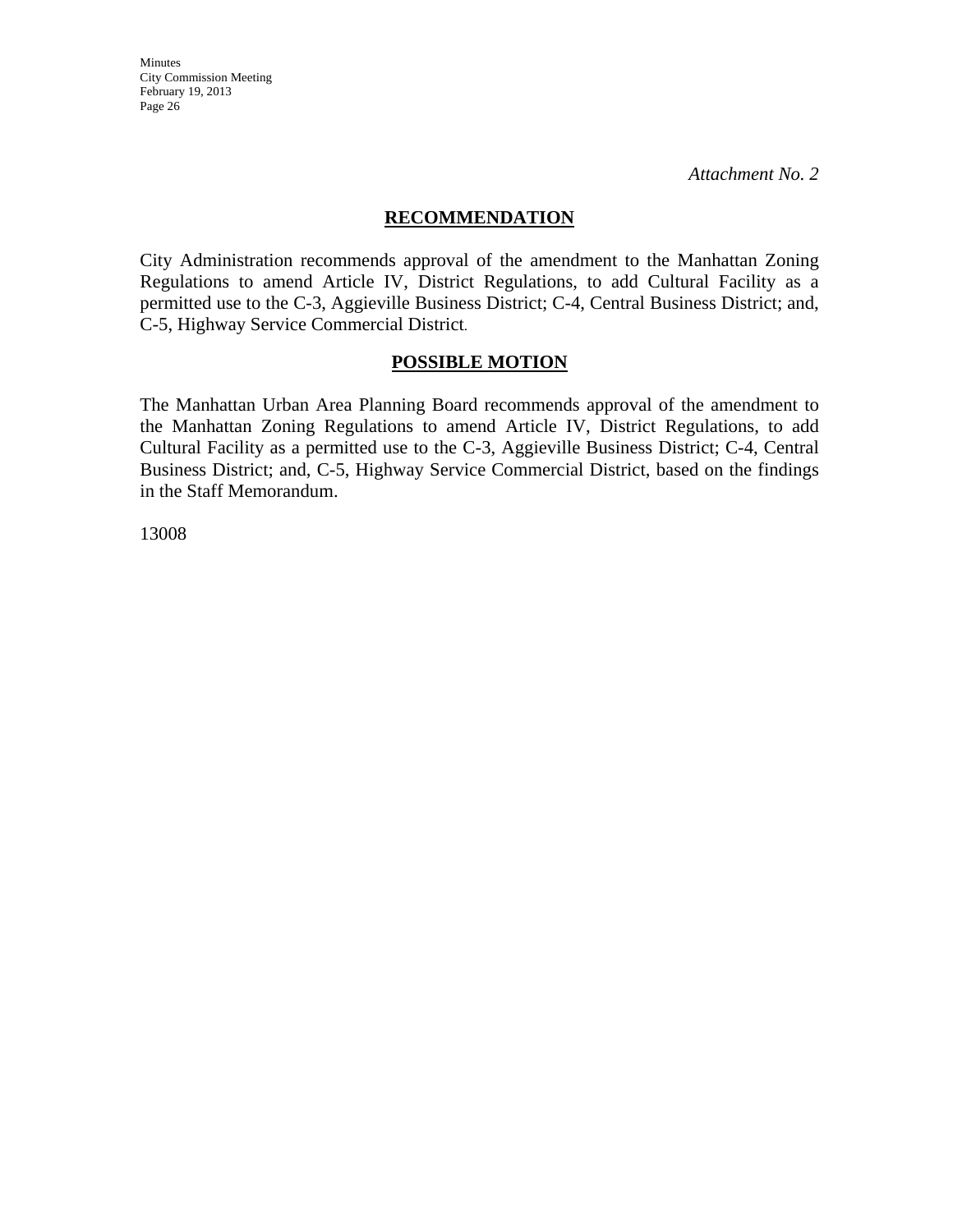## **STAFF REPORT**

# **AMENDMENT OF AN ORDINANCE AND AN APPROVED FINAL DEVELOPMENT PLAN**

**REQUEST:** Amend Ordinance No. 6951 and the approved Final Development Plan of Lot 4, Downtown Entertainment District Commercial PUD.

The applicant and owner has requested an amendment of the approved Final Development Plan of Lot 4, Downtown Entertainment District Commercial PUD, in order to convert the first floor of the approved mixed use commercial and residential building to a residential building only. The ground floor commercial space of the four story building is proposed to be converted to apartments. The approved building has a total of 24 dwelling units (apartments) on floors two through four, consisting of five, one-bedroom apartments and three, two-bedroom apartments, per floor. The proposed building will have a total of 32 apartments with the first floor designed for five, one bedroom apartments, and three, twobedroom apartments, or a total within the building of 20, one-bedroom apartments, and twelve, two-bedroom apartments.

**REASONS FOR THE PROPOSED AMENDMENT:** The proposed changes are considered substantial modifications of the PUD requirements (Article IX, Section 9-108 (C) (1) (2) (1)(2) and (3)):

- *"(C) Substantial modifications shall include:* 
	- *(1) Changes or additions to land use from those approved with the PUD;* The change of use of the first floor converts the 8,887 square feet of first floor commercial space to eight residential dwelling units consisting of five, one-bedroom units and three, two-bedroom dwelling units;
	- *(2) An increase in the net residential density of more than 5%*; Net increase within the approved building is approximately7%.
	- *(3) An increase in floor area of a residential building of more than 10%."* The increase in floor area of a residential floor building is more than 10%. Net floor area increase of residential floor area within the approved building is approximately 28%. When compared to the entire PUD, net residential floor space increase is approximately 17 %.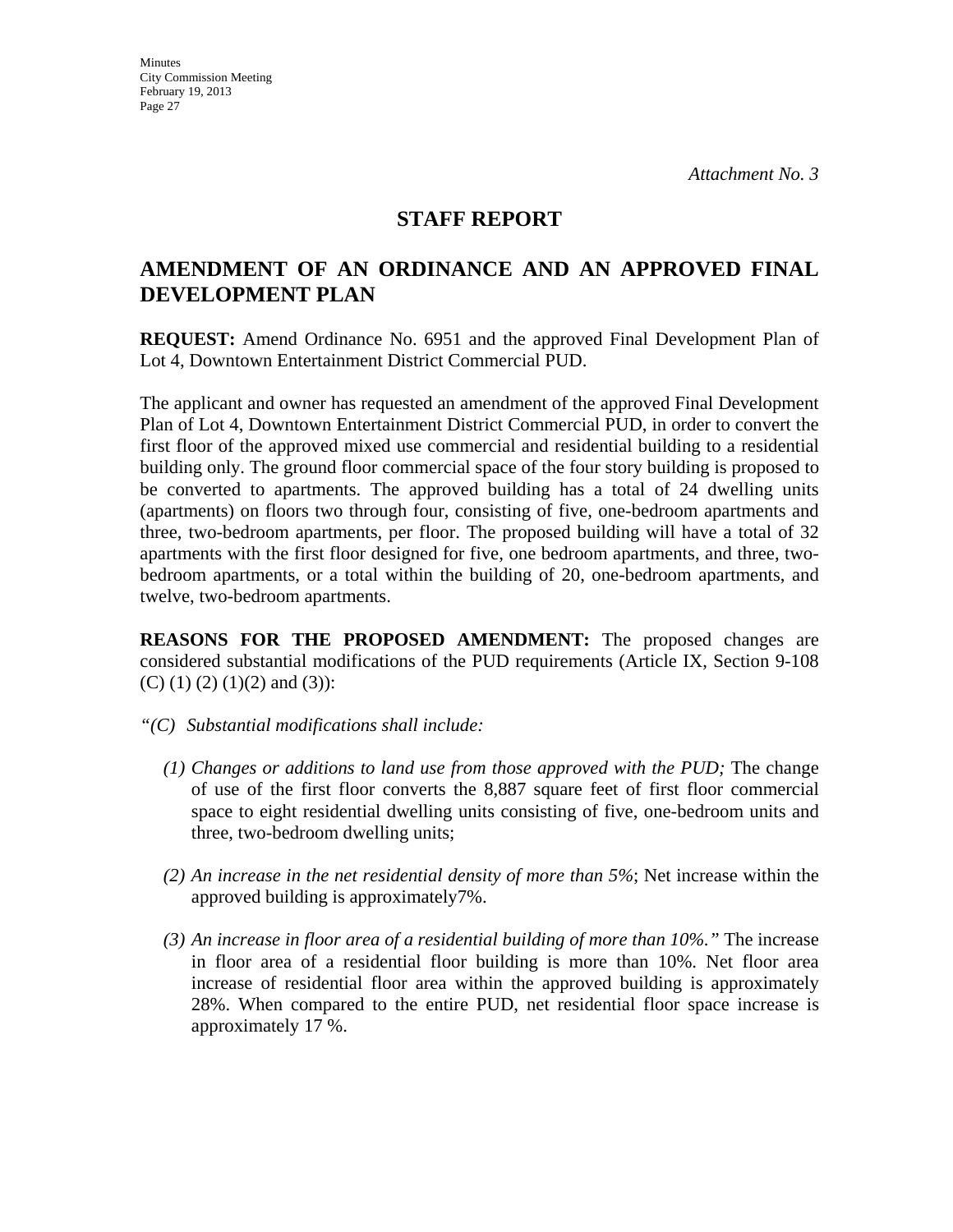**SPECIAL NOTE:** Currently, there is an approved Final Development Plan for Lot 4, Downtown Entertainment District Commercial PUD; however, the legal description of Lot 4 was revised after approval of the Final Development Plan of Lot 4. A Lot Split Plat of Lot 4 was submitted and approved to facilitate refinancing of the Hilton Garden Inn hotel. Lot 4 was split into what is now known as Lot 1and Lot 2, Hilton Garden Inn Downtown Entertainment District Commercial Planned Unit Development.

#### *The proposed Final Development Plan will be known as Lot 1 and Lot 2, Hilton Garden Inn, Downtown Entertainment District Commercial PUD.*

Currently, the improvements on Lot 1 and Lot 2 consist of:

- Lot 1: Existing Hilton Garden Inn, 111 off-street parking spaces, and other improvements such as signs, landscaping, light poles and other improvements such as internal sidewalks.
- Lot 2: Approved undeveloped mixed use building site, 31 off-street parking spaces, parking lot improvements, utility structure, and landscaping.

**APPLICANT/OWNER:** The applicant/owner is HCW-Manhattan, LLC - Richard E. Huffman, Managing Member.

**ADDRESS:** The applicant/owner's address is153 S. Payne Stewart Drive, Branson, MO, 66516.

**LEGAL DESCRIPTION**: Lot 1and Lot 2, Hilton Garden Inn Downtown Entertainment District Commercial Planned Unit Development, an addition to the City of Manhattan, Riley County, Kansas,

**LOCATION:** Together, Lot 1 and Lot 2 are on the southeast corner of S. 4<sup>th</sup> Street and Colorado Street. Lot 1 is furthest from the intersection with Lot 2 at the intersection of the two streets. Lot 2 is an open green space located at the southeast corner of S.  $4<sup>th</sup>$  Street and Colorado Street.

**AREA:** Lot 1 is 105,743 square feet in area or 2.43 acres. Lot 2 is 38,772 square feet in area or 0.89 acres.

**DATE OF NEIGHBORHOOD MEETING:** January 8, 2013.

**DATE OF PUBLIC NOTICE PUBLICATION:** Monday, January 14, 2013.

**DATE OF PUBLIC HEARING: PLANNING BOARD:** Monday, February 4, 2013.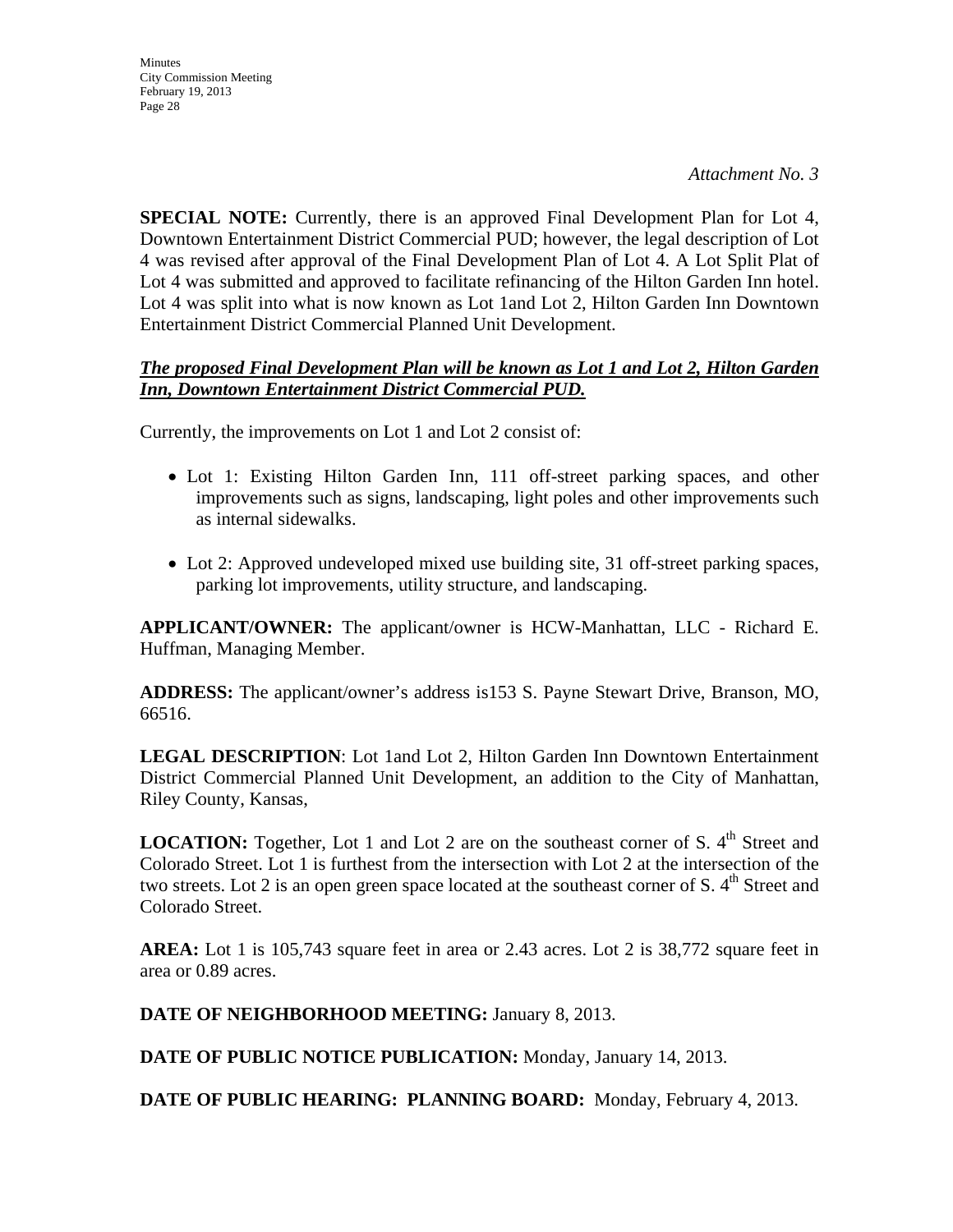**CITY COMMISSION:** Tuesday, February 19, 2013.

# **APPROVED FINAL DEVELOPMENT PLAN FOR LOT 4 AND EXISTING DOWNTOWN ENTERTAINMENT DISTRICT PUD**

#### **PUD Ordinances Affecting the Final Development Plan of approved Lot 4**

Approved Lot 4 is in the Downtown Entertainment District Commercial Planned Unit Development and subject to Ordinance No. 6804, dated December 15, 2009, and Ordinance No. 6951 approved June 19, 2012.

Ordinance No. 6804's conditions of approval:

- 1. Permitted uses shall include all of the Permitted Uses of the C-4, Central Business District, City Park, Museum, Conference Center, and Parking Garage.
- 2. Landscaping and irrigation shall be provided pursuant to a Landscaping Performance Agreement between the City and the owner, which shall be entered into prior to issuance of a building permit. Except that, if the City is also the owner of the property, landscaping, and irrigation shall be provided in compliance with the process established by the governing body to develop the property.
- 3. All landscaping and irrigation shall be maintained in good condition.
- 4. Signage shall be provided as proposed in the application documents, and shall allow for exempt signage described in Article VI, Section 6- 104 (A)(1),(2),(4),(5),(7) and (8); and Section 6-104 (B)(2), of the Manhattan Zoning Regulations.
- 5. Signage for Lot 5 and Lot 6 shall conform to the requirements of the C-4, Central Business District, of the Manhattan Zoning Regulations.
- 6. The hotel's canopy, which extends over South  $3<sup>rd</sup>$  Street right-of-way, shall be permitted subject to the Uniform Building Code, as adopted by the City of Manhattan.
- 7. A dense hedge row shall be planted at a minimum height of 30-inches at the time of planting along the hotel's South 4<sup>th</sup> Street and Colorado Street parking lot frontages.
- 8. Provide landscape trees and vegetated screen along Fort Riley Boulevard on the south side of the parking garage.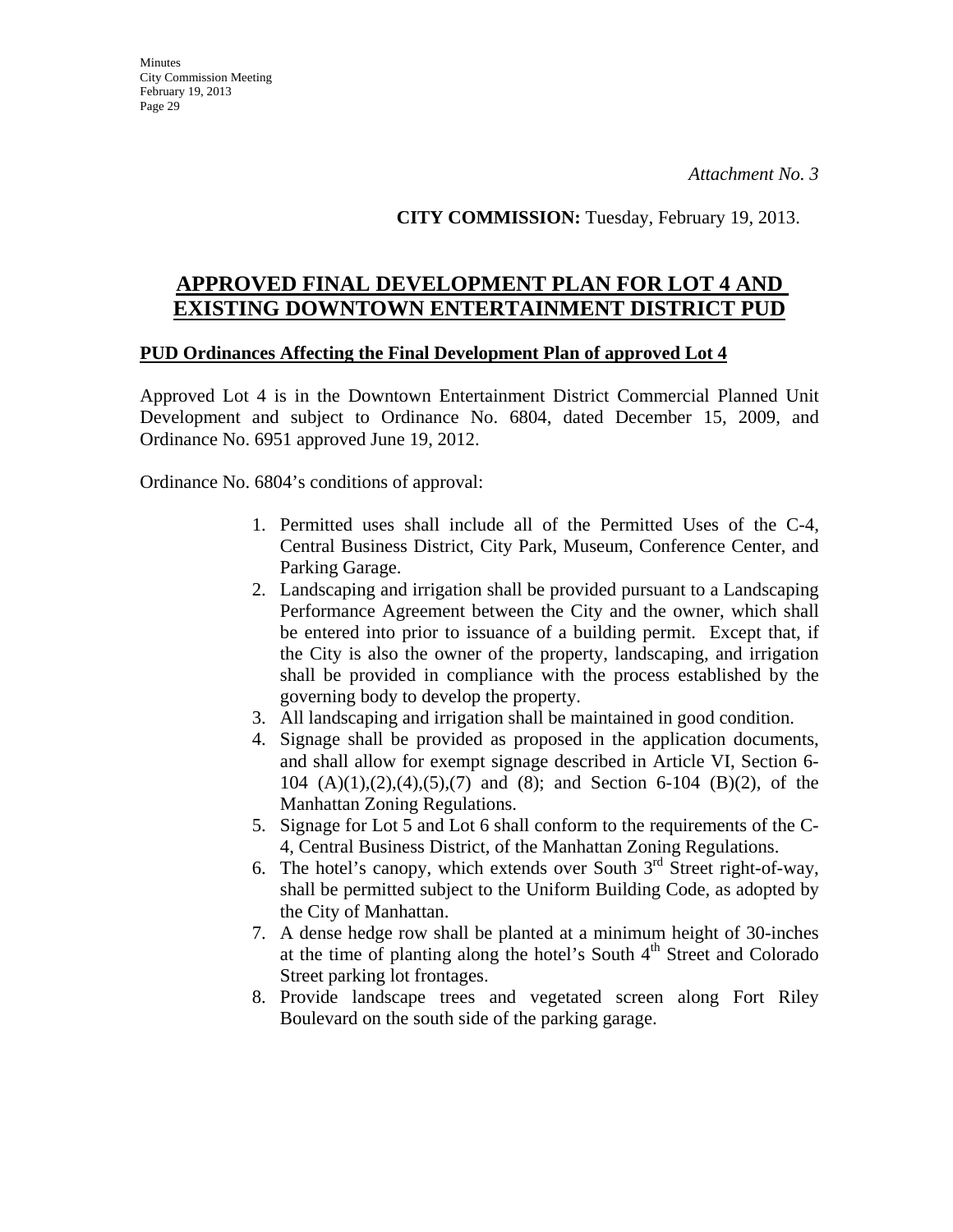Ordinance No. 6951's conditions of approval:

1. Signs shall be provided as proposed in the application documents, and shall allow for exempt signage described in Article VI, Section 6-104  $(A)(1),(2),(4),(5)$ ,and  $(7)$ ; and, Section 6-104  $(B)(2)$  and  $B(5)$ , of the Manhattan Zoning Regulations.

The amendment site is within the South Project Area of the Downtown Redevelopment Plan. The Downtown Redevelopment-Entertainment District Design Guidelines (*attached*) apply to the proposed development.

## **Original Approved Uses and Buildings on Lot 4**

The existing use and structure on Lot 4 is a four-story Hilton Gardens Inn approximately 46 feet in height fronting on S. 3rd Street between Colorado Street and the Conference Center. Exterior materials are a combination of brick, limestone veneer and EFIS; and an n approved mixed use residential/commercial building. The hotel's main entrance is off S.  $3<sup>rd</sup>$  Street with a second entrance off the west side of the hotel adjacent to the hotel's parking lot. Current room count is 133 rooms with a future expansion on the north end of the hotel for 48 +/- rooms. The hotel floor space includes a dining room, fitness area, meeting rooms, and administrative and mechanical rooms. The parking lot located to the west of the hotel has curb cuts off Colorado Street and S.  $4<sup>th</sup>$  Street and 142 constructed off-street parking spaces, which it shares with the approved four story mixed use building. Pedestrian walkways and sidewalks connect to the hotel entrances from all streets.

### **Amended Final Development Plan Lot 4**

The approved amended Final Development Plan for Lot 4 consists of the existing 133 room Hilton Garden hotel, and a mixed use, four-story, ground floor commercial, with floors two through four for 24 apartment, and 142 off-street parking spaces serving the combined hotel and mixed use building.

#### **Permitted Uses and Existing and Future Development/Construction in the Downtown Entertainment District PUD**

The Permitted Uses of the PUD include all of the Permitted Uses of the C-4, Central Business District (C-4 District allows a broad range of retail, services and residential uses), a City Park, Conference Center, Parking Garage, and Museum. A drive-in restaurant, restricted to a coffee and bakery restaurant use, is permitted in the east end of the mixed-use building on Lot 3, Downtown Entertainment District PUD, Unit Three.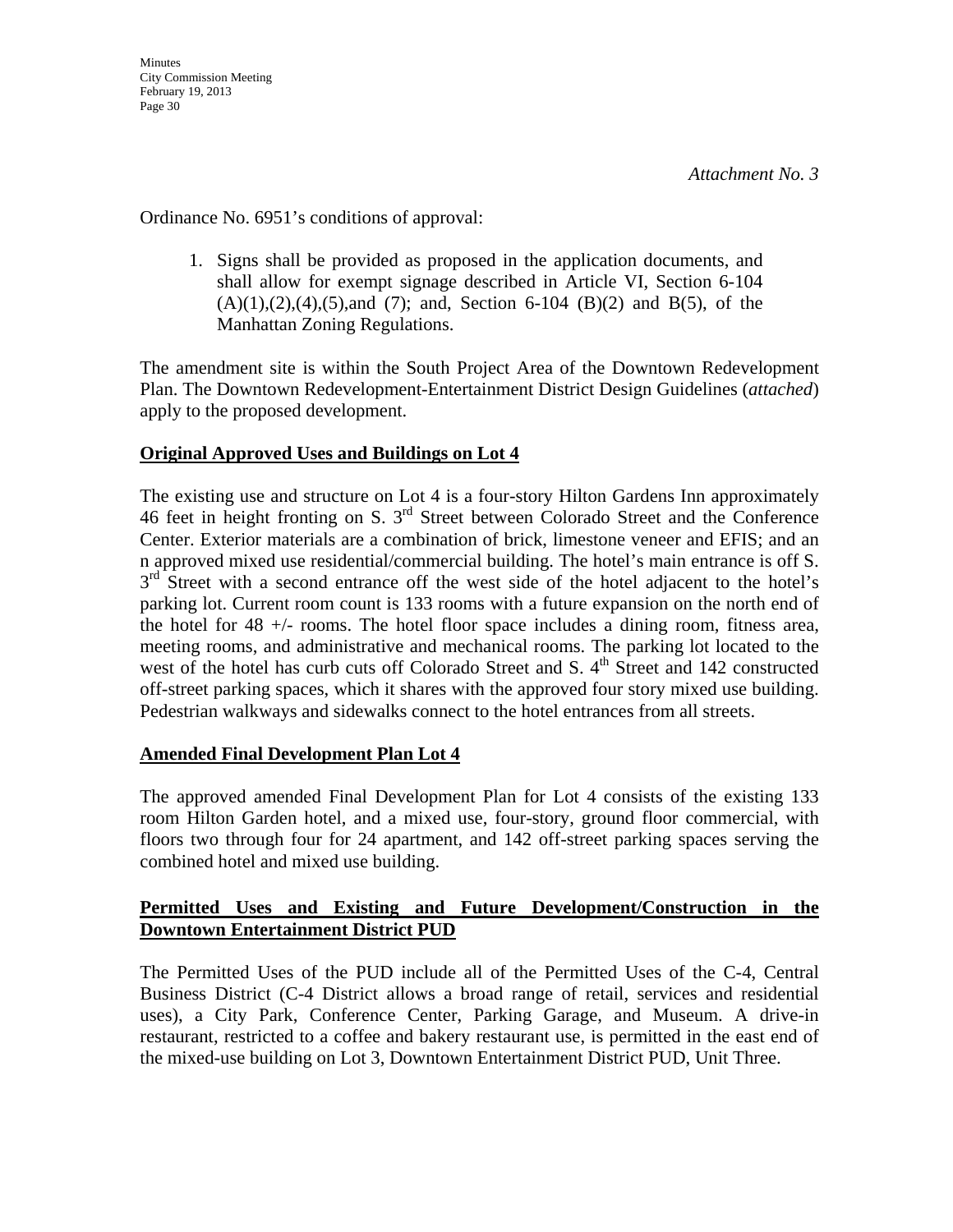*Attachment No. 3* 

Existing development in the PUD includes the Hilton Garden hotel, conference center, parking garage, Discover Center, Blue Earth Park, and an office building at S. 4<sup>th</sup> Street and Pierre Street. Two mixed use commercial/residential buildings are proposed, one yet to be approved by Final Development Plan at Colorado Street and S. 4th Street, and the second at Blue Earth Place and S.  $3<sup>rd</sup>$  Street (building permit was issued January 25, 2013.) Of the two hotels approved with the amendment of Lot 9, the Comfort Suite hotel is under construction. The Holiday Inn is future construction subject to a Final Development Plan approval. Additional improvements in the entire PUD include public and private off-street, landscaping, signage and other improvements.

# **PROPOSED AMENDMENT**

### **Proposed Use and Building:**

Lot 1. No changes to the hotel. One hundred ten off-street parking spaces are on Lot 1 and will serve the hotel only.

Lot 2. As described above under **REQUEST** and **REASONS FOR THE PROPOSED AMENDMENT**, changes in land use on the first floor from commercial to residential for eight additional dwelling units; an increase in net density of dwelling units within the building; and, an increase in residential floor area. The proposed four-story residential building is generally along the S.  $4<sup>th</sup>$  Street and Colorado Street frontages and is set back 25 feet from the S.  $4<sup>th</sup>$  Street property line due to a 25 foot utility easement and set back 35 feet from the Colorado Street property line due to a 35 foot utility easement.

The building is approximately 46 feet in height to the roof cornice with an additional three and one-half feet of height for loft height for  $4<sup>th</sup>$  floor units. Exterior materials are brick, a mixture of metal and composite metal panels on the second through fourth floors, stucco and cast stone bands. Each dwelling unit has a balcony with extensive window space and a patio area for first floor apartments.

Large landscaped yards are on the north, west, and east sides of the building, with a shallower landscape yard on the south side of the building. Landscaping is also proposed behind the edge of the sidewalks. The landscape/green space on the east side of the building is an area to walk pets.

A bike rack is located opposite the southwestern entrance to the residential stairwell.

**PROPOSED SIGNS:** Two internally illuminated approximate 36 square foot wall signs are proposed on the north and south facades of the building to identify the name of the building, "4th Street Lofts."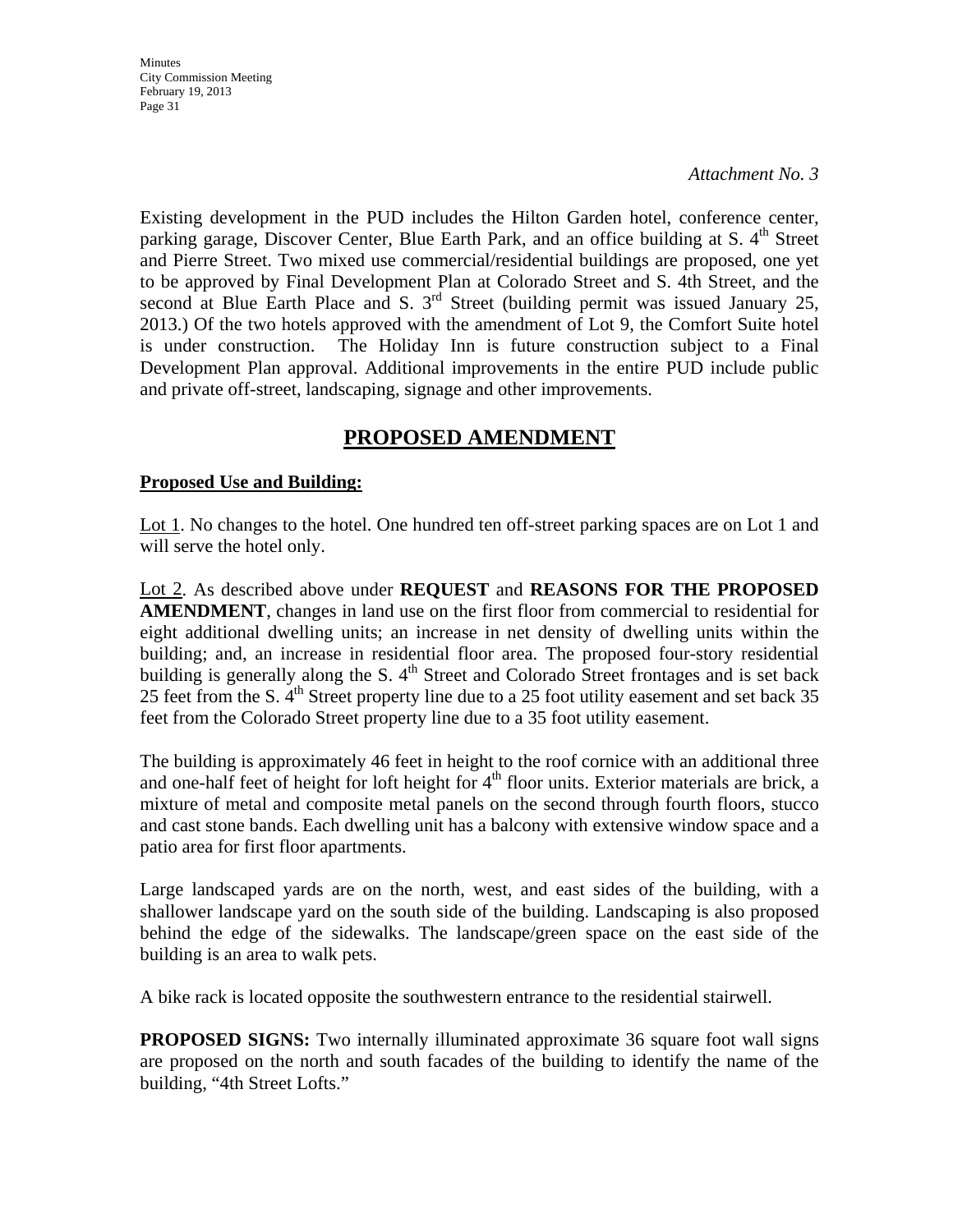**PROPOSED LIGHTING:** Exterior lights are wall luminaries on the first floor with the balance of lighting from existing parking lot lights.

#### **Design Guidelines for Downtown Redevelopment**

The proposed Final Development Plan is within the South Project Area of the Downtown Redevelopment Plan. The Downtown Redevelopment-Entertainment District Design Guidelines (*attached*) apply to the proposed development.

The Design Guidelines for Downtown Redevelopment set out policy, intent, and conditions; site guidelines; building guidelines; supplemental guidelines for large format retail design and small scale residential guidelines; and, checklists for site and building guidelines. The Guidelines are not regulations. The Guidelines are for developers, architects, owners and decision makers for reviewing and evaluating proposals and design quality. Exceptions to the Guidelines may be considered if the overall intent of the Guidelines has been met.

A letter (attached) from Patrick Schaub, AIA, LEED AP BD&C, Bowman Bowman Novick Inc., dated January 28, 2013, is a review of the amendment based on the Design Guideline with comments.

The Guidelines are generally intended to provide a mix of uses and a pedestrian and bicycle friendly commercial area with connection to the downtown core and residential neighborhoods; increase the economic and cultural vitality of the downtown; incorporate sustainable design; and, other development intents.

Overall, the intent of the Guidelines is met. In response to the five comments, the building placement is limited by a 25 foot utility easement on S.  $4<sup>th</sup>$  Street and a 35 foot utility easement on Colorado Street. Building orientation and facades are limited in meeting Design Guidelines due to the utility easement. The applicant modified the landscape plan to create a "street wall" of landscaping along the two streets, primarily shrubs, which will grow and create a short wall. The proposed approximate 36 square foot wall signs, approximately 72 square feet in total, are less than the square footage requirements of the C-4 District, which may allow as little as a total of 110 square feet of signage, and conform to the requirements of the C-4 District.

# **MATTERS TO BE CONSIDERED WHEN AMENDING A PLANNED UNIT DEVELOPMENT**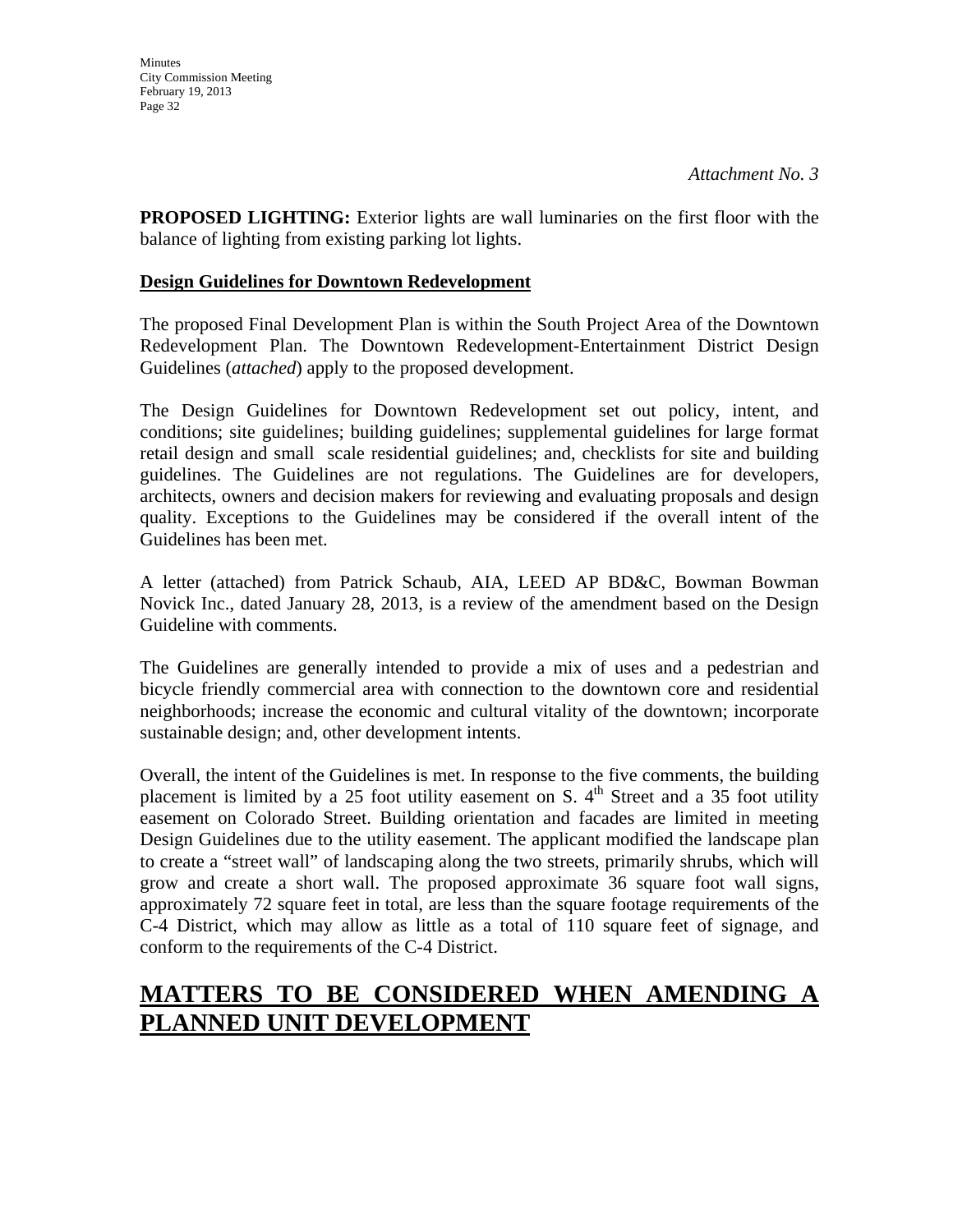*Attachment No. 3* 

**1. WHETHER THE PROPOSED AMENDMENT IS CONSISTENT WITH THE INTENT AND PURPOSE OF THE APPROVED PUD, AND WILL PROMOTE THE EFFICIENT DEVELOPMENT AND PRESERVATION OF THE ENTIRE PUD:** The proposed amendment is consistent with the intent and purpose of the approved PUD, which envisions an extension of the C-4 District with a broad range of mixed use retail and residential buildings, free standing retail and residential buildings, professional offices, museum, conference center, parking garage, and hotels. The proposed amendment will promote the efficient development and preservation of the entire PUD by allowing a more efficient and economically beneficial use of off-street parking spaces for the existing hotel and proposed residential apartment building than the approved Final Development Plan of Lot 4, which, as approved, allows for the sharing of 142 off-street parking spaces between the hotel, 24 apartment units, and commercial floor space. The amendment also adds a quality building and landscaping consistent with the Design Guidelines for the Downtown Entertainment District.

**2. WHETHER THE PROPOSED AMENDMENT IS MADE NECESSARY BECAUSE OF CHANGED OR CHANGING CONDITIONS IN OR AROUND THE PUD, AND THE NATURE OF SUCH CONDITIONS:** The applicant indicates that, "The proposed change is due to the economy. The owners have tried since the original approval to lease the retail space on the main floor without success. Therefore the change from retail to residential on the main floor which will bring additional patrons to the Downtown District on a daily basis."

**3. WHETHER THE PROPOSED AMENDMENT WILL RESULT IN A RELATIVE GAIN TO THE PUBLIC HEALTH, SAFETY, CONVENIENCE OR GENERAL WELFARE, AND IS NOT GRANTED SOLELY TO CONFER A SPECIAL BENEFIT UPON ANY PERSON:** The proposed amendment should result in a relative gain to the public health, safety, convenience or general welfare by providing additional residential apartment units in the downtown area. No special benefit is conferred by the proposed amendment as the public at large will benefit from the additional residential apartments in the downtown area.

# **ADDITIONAL MATTERS TO BE CONSIDERED WHEN AMENDING A PLANNED UNIT DEVELOPMENT**

**1. LANDSCAPING:** Landscaping consists primarily of foundation and border shrubs and perennials, ornamental trees, and fescue sod spaces. Underground irrigation will be provided for watering landscape space. "Street wall" landscaping is proposed along S. 4<sup>th</sup> Street and Colorado Street consisting primarily of shrubs, which will grow to create a short wall.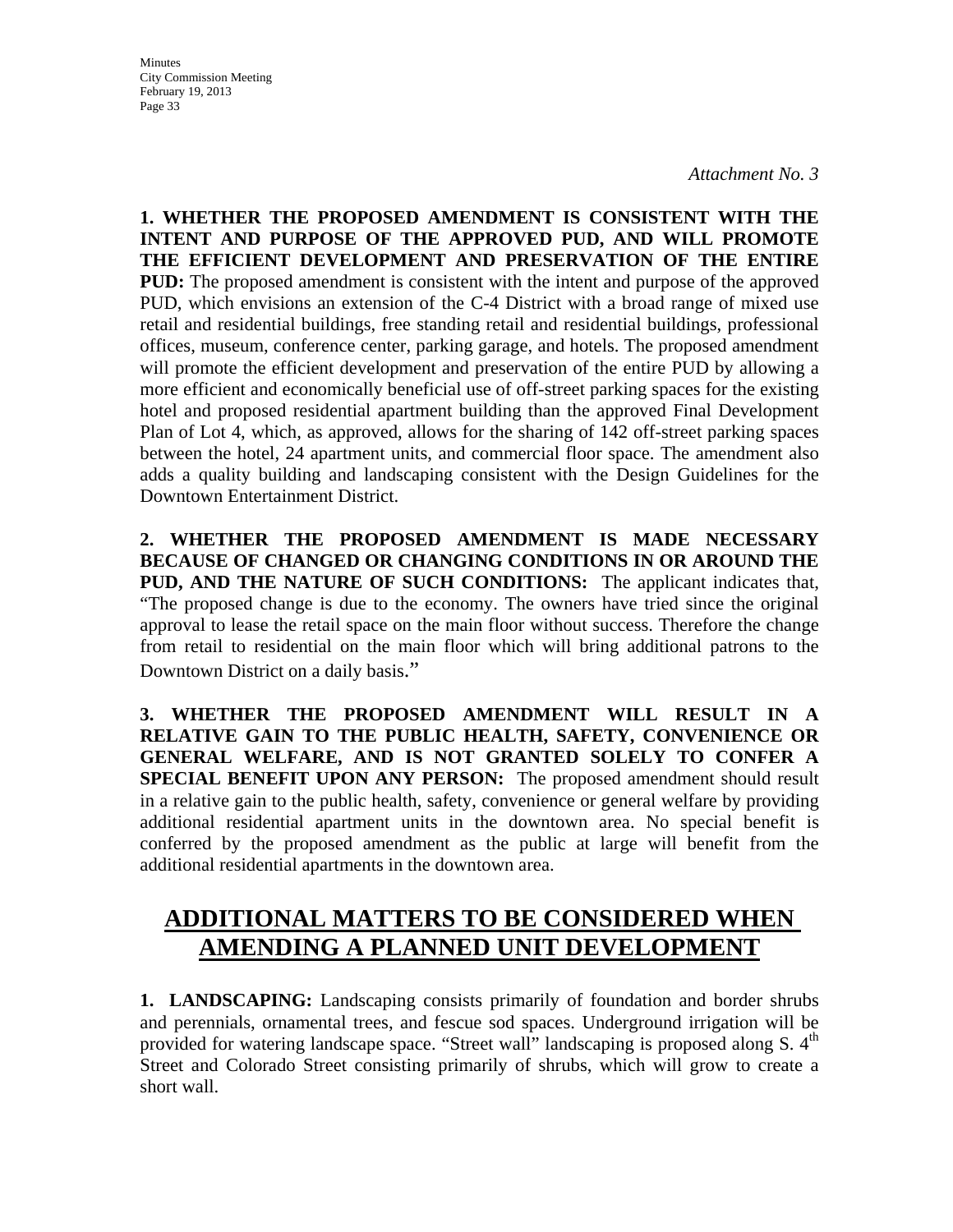**2. SCREENING:** A six foot four inch gated trash enclosure is proposed near the northeast corner of the building constructed of brick and cast stone with metal gates matching the buildings color.

**3. DRAINAGE:** The site is proposed to drain to the south to the Kansas River through existing storm inlets and storm water sewer pipe improvements. Adequate inlets and improvements will be provided to assure the drainage system is functional. A comprehensive drainage plan for the entire PUD, the Downtown Entertainment District Drainage Impact Study, was reviewed and accepted by the City Engineer with the rezoning to PUD in December, 2009.

**4. CIRCULATION:** The proposed internal circulation plan provides for safe, convenient and efficient movement of goods, motorists, and pedestrians. Conflicts between motorists, bicyclists

and pedestrians are minimized. Sidewalks within the amendment site connect to public sidewalks. The site will be accessed from the surrounding street system and a curb cut off S. 4<sup>th</sup> Street and Colorado Street and public sidewalk from the surrounding neighborhood.

#### Off-Street Parking

Currently, there are 142 off-street parking spaces constructed and intended to serve the hotel and approved mixed use building, with one parking space intended for each of the 24 apartment units, and the balance, 118, for the hotel and first floor commercial uses in the mixed use building. The proposed modification to the mixed use building, proposes one parking space per apartment (as did the previously approved amendment) or 32 off-street parking spaces, and the balance 110, exclusively for the hotel.

The approved Final Development Plan of Lot 4 recognized that there are an additional 436 parking spaces available in the parking garage within the PUD that can be used. It was found that there will be times when peak demand exceeds existing parking within the PUD. Parking is also available on adjoining public streets and in public parking lots located in the surrounding area to the northwest at S,  $5<sup>th</sup>$  Street and Pierre Street, recently constructed parking on the southwest corner of Houston Street and S.  $4<sup>th</sup>$  Street, and at the Manhattan Town Center parking lot. Some overflow during peak times may encroach to the west into what is largely a commercial neighborhood between S.  $4<sup>th</sup>$  Street and S.  $5<sup>th</sup>$ Street, and it is less likely that overflow would extend onto Colorado Street west of S.  $4<sup>th</sup>$ Street because the street is one way east from S.  $5<sup>th</sup>$  to S.  $4<sup>th</sup>$  Streets.

Using Manhattan Zoning parking ratios for the existing hotel and proposed residential building would generate the following standard parking spaces: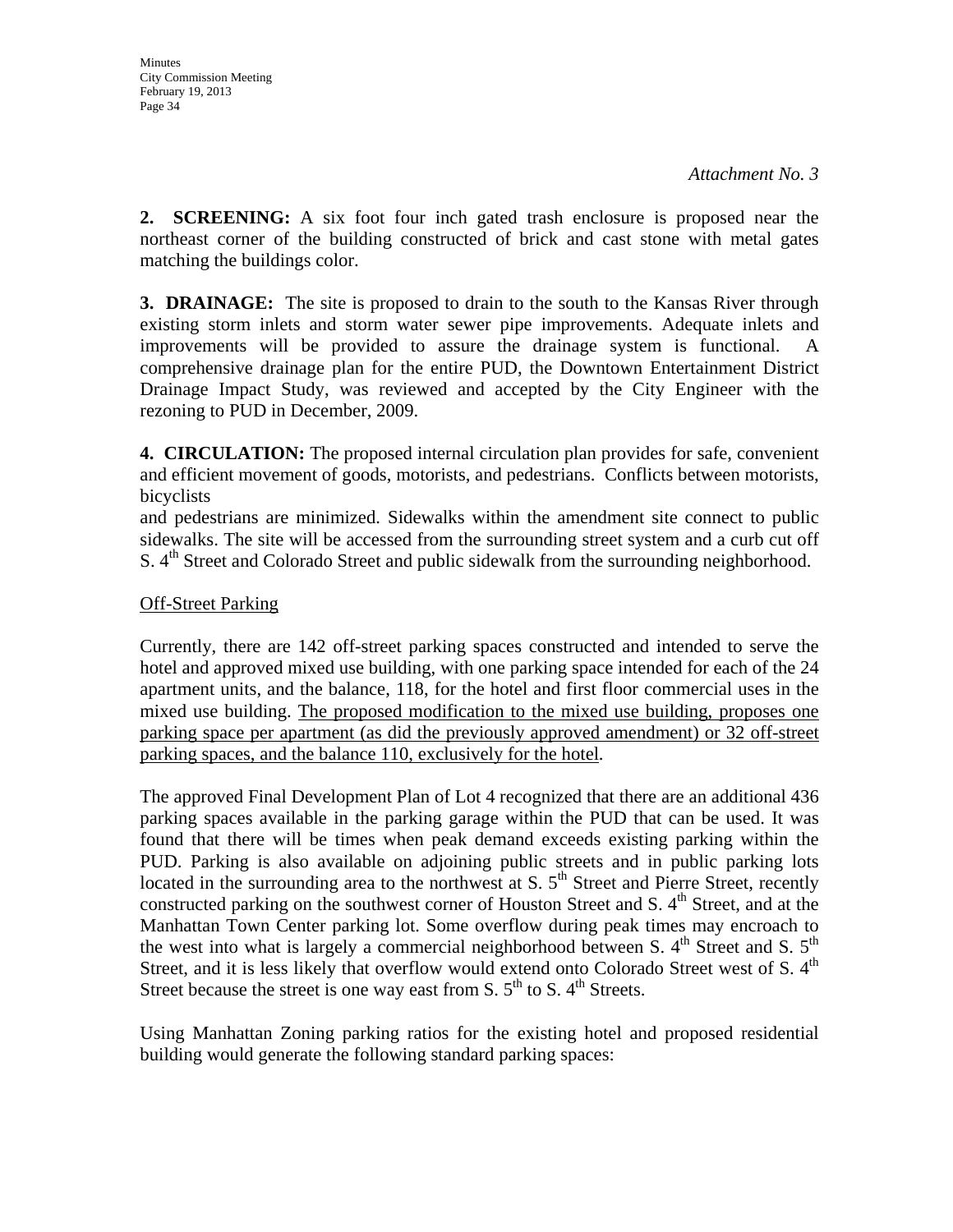- Hotel 133 rooms: 1 per room plus 2 or 135 required off-street parking spaces.
- 20, one bedroom units: 2 per unit or 40 required off-street parking spaces.
- 12, two bedroom units: 3 per unit or 36 required off-street parking spaces.

### **Staff Analysis**

The Manhattan Zoning Regulations do not require off-street parking for any use in the C-4 Central Business District. The standard ratios would require 211 off-street parking spaces for the hotel and proposed residential building. The approved amendment of Lot 4 allowed 142 off-street parking spaces for the hotel, and mixed use building. The hotel and commercial floor space shared demand for the approved 118 off-street parking spaces, which may have demanded 179-180 off-street parking spaces for the two uses. As proposed, the hotel will have exclusive use of the 110 off-street parking spaces. Off-street parking should be adequate for the hotel and the proposed 32 unit apartment building, which is consistent with the previous approval of the Final Development Plan of Lot 4, which maximized parking on the amendment site.

**5. OPEN SPACE/LANDSCAPED AND COMMON AREA:** The owner will be responsible for maintenance of landscaped and open space around the building and in the parking lot.

**6. CHARACTER OF THE NEIGHBORHOOD:** Lot 1 and Lot 2 are within a predominately commercial area commonly known as the Downtown Entertainment District in which a conference center, parking garage, a city park, museum, hotels, and mixed use commercial-residential ground level and upper floor residential uses are located. Major street corridors are nearby including Ft. Riley Boulevard to the south and S.  $3<sup>rd</sup>$  Street to the east. Further south are commercial and industrial uses. To the west of S. 4th Street is a mix or single-family, two-family, multiple-family, including two 47 dwelling unit, four and five story apartment buildings, service commercial and retail uses further to the northwest and southwest. Residential uses increase to the west of S.  $5<sup>th</sup>$ Street. To the north are Pierre Street and a mix of uses including a hotel, Manhattan Town Center and Manhattan's C-4 District.

# **MATTERS TO BE CONSIDERED WHEN REZONING**

**1. EXISTING USE:** An open green space within the approved Final Development Plan of Lot 4, subject to Ordinance No. 6951.

**2. PHYSICAL AND ENVIRONMENTAL CHARACTERISTICS:** Generally flat with existing drainage to the east and south to storm sewer inlets. The site is located in a 500 Year Flood Plain and is not subject to flood plain development regulations. Lot 2 is grass covered with landscaping shrubs on the northern and western property lines and several trees on the perimeter of the site. Lot 1 is the Hilton Garden hotel, off-street parking, landscaping and other improvements.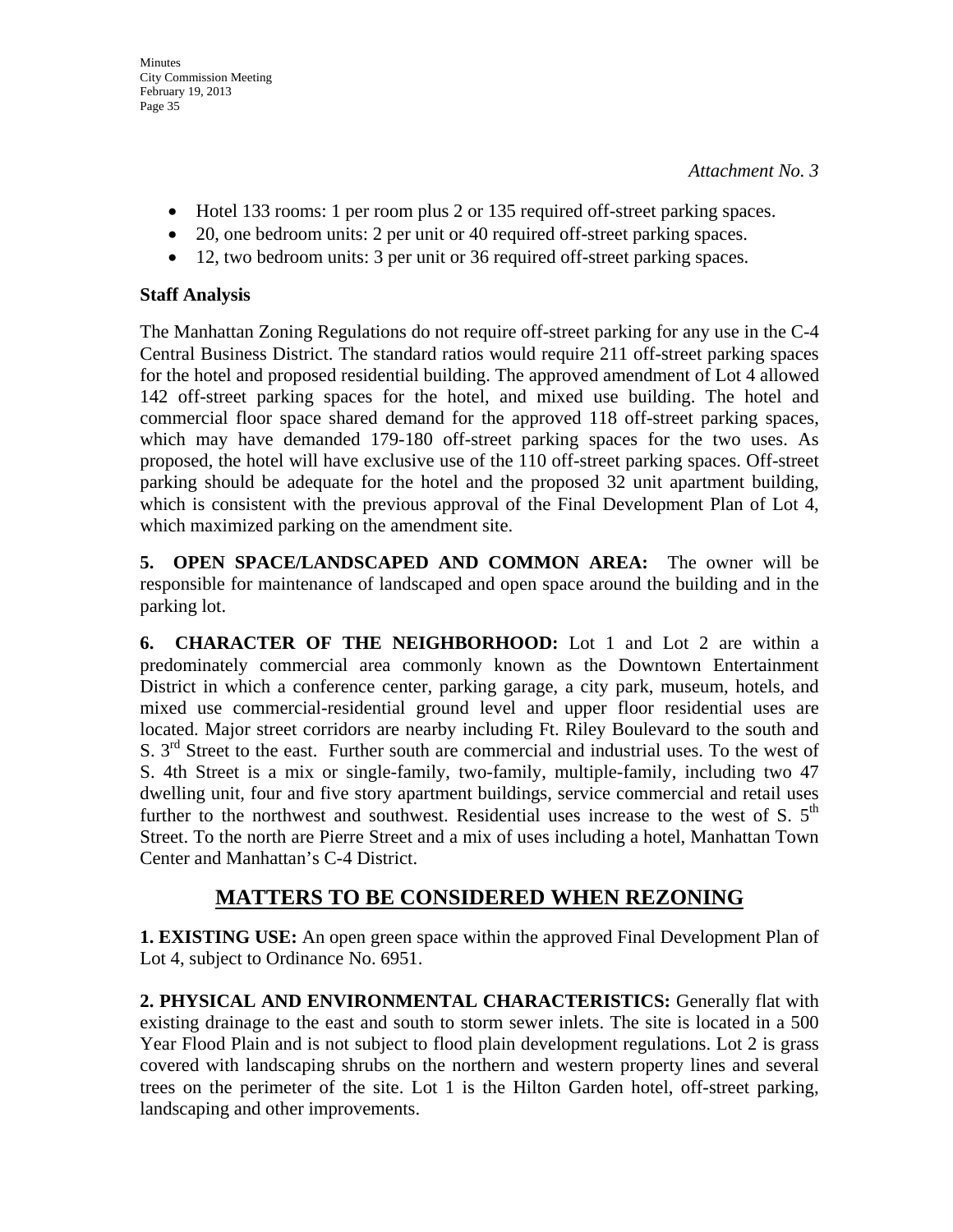### **3. SURROUNDING LAND USE AND ZONING:**

**(a.) NORTH:** Colorado Street, hotel, Pierre Street, Manhattan Town Center and the Central Business District.; C-5, Highway Business District with RDO, Redevelopment District Overlay and C-4 District.

**(b.) SOUTH:** Conference center, parking garage, retail and Ft. Riley Boulevard; Downtown Entertainment District Commercial PUD, and LM-SC, Light manufacturing Service Commercial District.

**(c.) EAST:** Hilton Garden hotel, parking lot, S. 3rd Street, Discovery Center, Blue Earth Park, public parking lot, hotels, mixed use building; Downtown Entertainment District Commercial PUD.

**(d.) WEST:** S. 4<sup>th</sup> Street, single-family, two family and multiple-family buildings (a four story and five story apartment building with 47 dwelling units per building), auto sales and service, and other service commercial uses; PUD, R-M, Four-Family Residential District, and C-5, Highway Service Commercial District, C-4 District.

**4. GENERAL NEIGHBORHOOD CHARACTER:** See above under Review Criteria for Planned Unit Development, number **6, CHARACTER OF THE NEIGHBORHOOD**.

**5. SUITABILITY OF SITE FOR USES UNDER CURRENT ZONING:** Lot 1 and Lot 2 are suitable for the approved Hilton Garden Inn, an approved mixed use building, and 142 off-street parking spaces to be shared by all of the uses.

**6. COMPATIBILITY OF PROPOSED DISTRICT WITH NEARBY PROPERTIES AND EXTENT TO WHICH IT MAY HAVE DETRIMENTAL AFFECTS:** The proposed amendment and Final Development Plan are consistent with the commercial and residential nature of the approved PUD and developed properties in the PUD. Expected increases in traffic, light, and noise will be consistent with the predominately commercial and residential character of the neighborhood. Residential properties to the west of Lot 1 and Lot 2 are the smallest part of the neighborhood to the west, which is separated by S.  $4<sup>th</sup>$  Street, a major two-way north/south street. Minimal impacts on adjacent properties are anticipated and detrimental effects are not expected. Some overflow parking may occur in the largely commercial neighborhood to the west during peak event times in the PUD, but should not be the common occurrence.

Historic property potentially impacted by the proposed project is the Downtown Manhattan Historic District was administratively reviewed by City Administration (attachment), who reviewed and contacted the State Historic Preservation Officer (SHPO).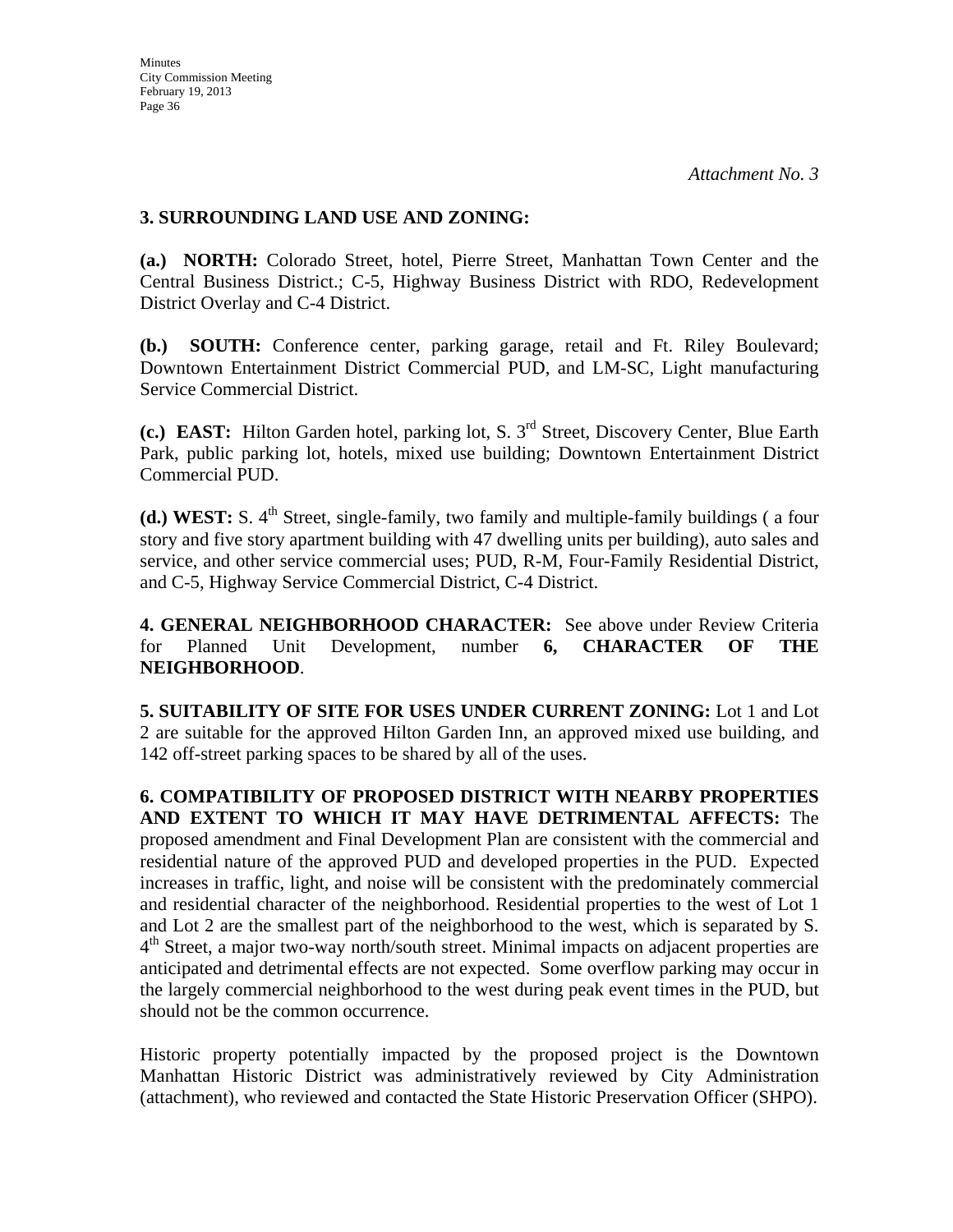The SHPO states in a letter (attached), dated January 18, 2013, that, "The SHPO has determined the proposed project will not encroach upon, damage, or destroy any listed historic property or its environs. As far as this office is concerned, the project may proceed." No detrimental effects on historic properties are expected, based on local and state review of the proposed rezoning.

**7. CONFORMANCE WITH COMPREHENSIVE PLAN:** The Manhattan Urban Area Comprehensive Plan shows the site as Central Core District (CCD), which is a special purpose designation for the Downtown Core. The amendment site is also designated as a primary redevelopment area for expansion of the Central Business District, in Downtown Tomorrow – A Redevelopment Plan for Downtown Manhattan, Kansas, adopted in May 2000.

The proposed amendment conforms to the Comprehensive Plan.

### **8. ZONING HISTORY AND LENGTH OF TIME VACANT AS ZONED:**

- November 6, 2009: Manhattan Urban Area Planning Board conducts the public hearing on the proposed Downtown Entertainment District from C-4, Central Business District; C-5, Highway Service Commercial District with RDO, Redevelopment District Overlay; and, LM-SC, Light Manufacturing-Service Commercial District, to PUD, Commercial Planned Unit Development District, with eight conditions of approval. The Planning Board recommended approval of the rezoning on a vote of 7-0. In a separate action, the Planning Board approved the Final Plat of the Downtown Entertainment District Addition on a vote of 7-0.
- December 1, 2009 City Commission approves first reading of an ordinance rezoning the proposed Downtown Entertainment District from C-4, Central Business District; C-5, Highway Service Commercial District with RDO, Redevelopment District Overlay; and, LM-SC, Light Manufacturing-Service Commercial District, to PUD, Commercial Planned Unit Development District.
- December 15, 2009 City Commission approves Ordinance No. 6804 rezoning the proposed Downtown Entertainment District from C-4, Central Business District; C-5, Highway Service Commercial District with RDO, Redevelopment District Overlay; and, LM-SC, Light Manufacturing-Service Commercial District, to PUD, Commercial Planned Unit Development District; and accepts the easements and rights-of-way as shown on the Final Plat of the Downtown Entertainment District Addition.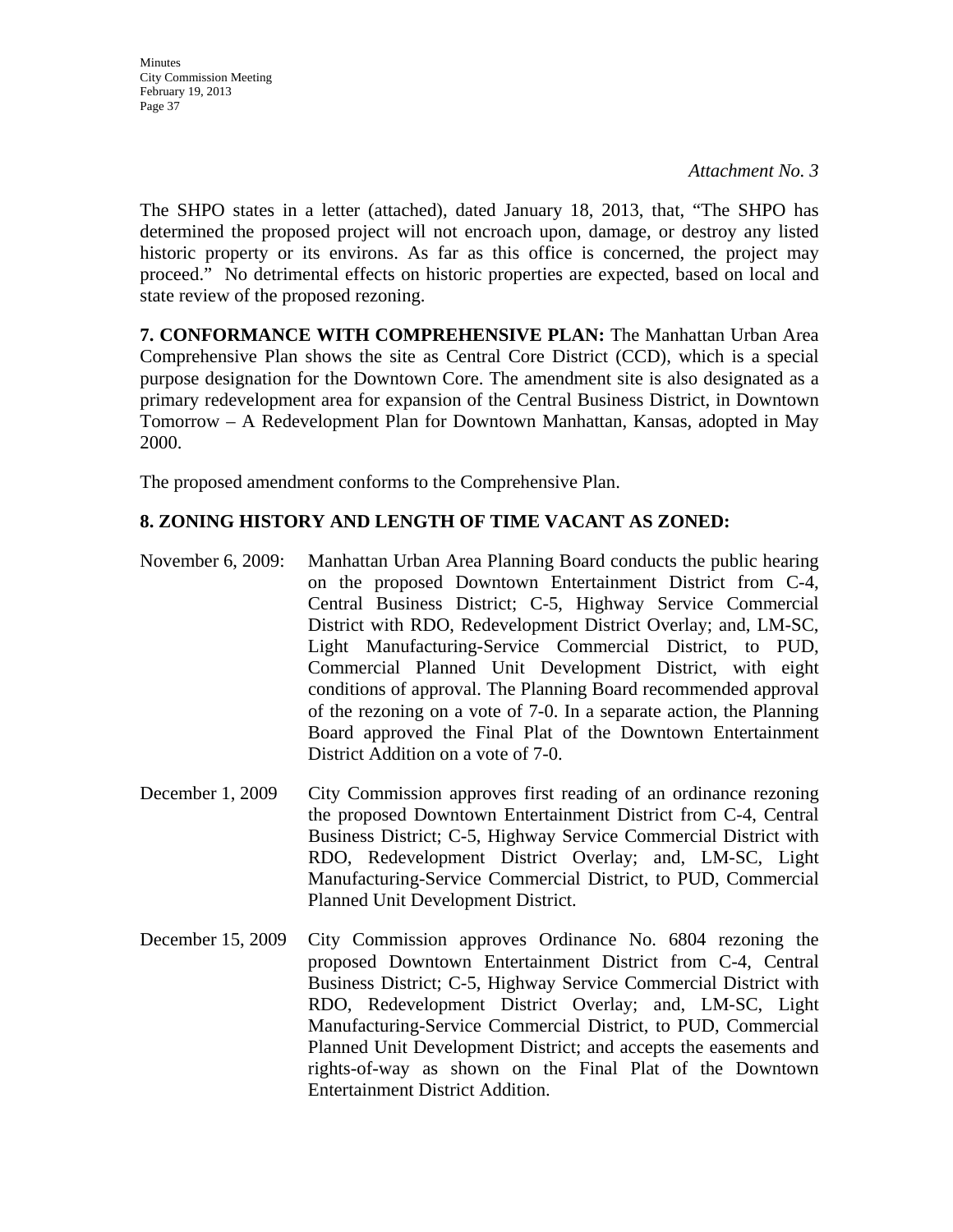*Attachment No. 3* 

- January 20, 2010 Manhattan Urban Area Planning Board approves the Final Development Plan for Lots 1-4 of the Downtown Entertainment District Commercial PUD on a vote of 4-0.
- February 18, 2010 Manhattan Urban Area Planning Board sets aside the Final Plat approved on November 6, 2009, and approves the revised Final Plat of the Downtown Entertainment District Addition.
- February 23, 2010 City Commission accepts the rights-of-ways and easements of the Downtown Entertainment District Addition.
- August 2, 2011 City Commission and HCW-Manhattan LLC sign agreement to delay construction of the entire off-street parking lot for the Hilton Garden hotel.
- May 7, 2012 Manhattan Urban Area Planning Board recommends approval, on a vote of 7-0, of proposed amendments of Ordinance No. 6804 and the Final Development Plan of Lot 4 for modifications to the existing Hilton Garden Inn's off-street parking lot including reduction of the number of off-street parking spaces and landscape plan and the addition of a proposed four-story mixed use building.
- June 5, 2012 City Commission approves first reading of an ordinance amending Ordinance No. 6804 and the Final Development Plan of Lot 4 for modifications to the existing Hilton Garden Inn's off-street parking lot including reduction of the number of off-street parking spaces and landscape plan and the addition of a proposed four-story mixed use building.
- June 19, 2012 City Commission approves Ordinance No. 6951 amending Ordinance No. 6804 and the Final Development Plan of Lot 4, Downtown Entertainment District Commercial Planned Unit Development District, based on the findings in the Staff Report, with the one condition recommended by the Manhattan Urban Area Planning Board.
- Nov. 28, 2012 Lot Split Plat of Lot 1 and Lot 2, Hilton Garden Inn, Downtown Entertainment District Commercial Planned Unit Development, approved by City Administration.

The building permit for the Hilton Garden hotel was issued on August 26, 2010, and the Certificate of Occupancy was issued on December 20, 2011.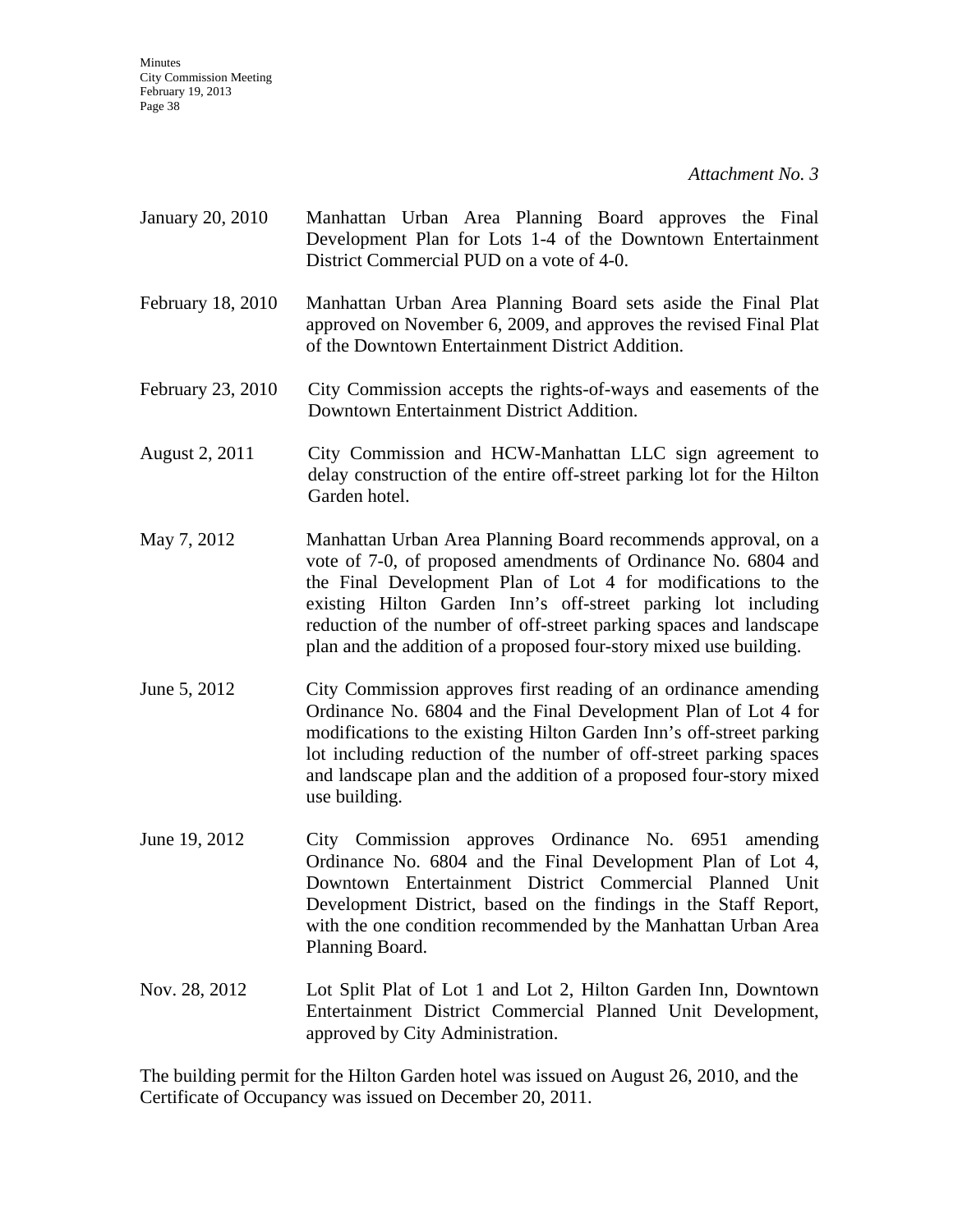*Attachment No. 3* 

**9. CONSISTENCY WITH INTENT AND PURPOSE OF THE ZONING ORDINANCE:** The intent and purpose of the Zoning Regulations is to protect the public health, safety, and general welfare; regulate the use of land and buildings within zoning districts to assure compatibility; and to protect property values. The PUD Regulations are intended to provide a maximum choice of living environments by allowing a variety of housing and building types; a more efficient land use than is generally achieved through conventional development; a development pattern that is in harmony with land use density, transportation facilities and community facilities; and a development plan which addresses specific needs and unique conditions of the site which may require changes in bulk regulations or layout. The proposed amendment and Final Development Plan are consistent with the intent and purposes of the Zoning Regulations, and the intent of the PUD Regulations.

The PUD is an extension of the C-4 District, which is the primary commercial center of the community and is designed to provide for a broad range of retail shopping facilities, services, and cultural activities, including residential with no off-street parking requirements.

#### Proposed Amendment

The proposed changes are consistent with the Downtown Entertainment District and consistent with the intent and purpose of the Manhattan Zoning Regulations and the Downtown Entertainment PUD.

**10. RELATIVE GAIN TO THE PUBLIC HEALTH, SAFETY AND WELFARE THAT DENIAL OF THE REQUEST WOULD ACCOMPLISH, COMPARED WITH THE HARDSHIP IMPOSED UPON THE APPLICANT:** There appears to be no relative gain to the public that denial would accomplish. Minimal impact on the public is expected as a result of traffic generated by the residential building, as well as storm water due to increase in impervious surface of the already approved building. Although overall a minimal, an increase in green space will occur on Lot 2. Denial of the amendment would be a hardship on the owner because no adverse effects on the public are expected.

**11. ADEQUACY OF PUBLIC FACILITIES AND SERVICES:** Adequate public streets, sanitary sewer and storm sewer, fire hydrants, streets, and sidewalks are provided.

**12. OTHER APPLICABLE FACTORS:** There are no other applicable factors.

**13. STAFF COMMENTS:** All provisions of Ordinance No. 6804 and Ordinance no. 6951, are not in conflict with this amendment shall remain in force.